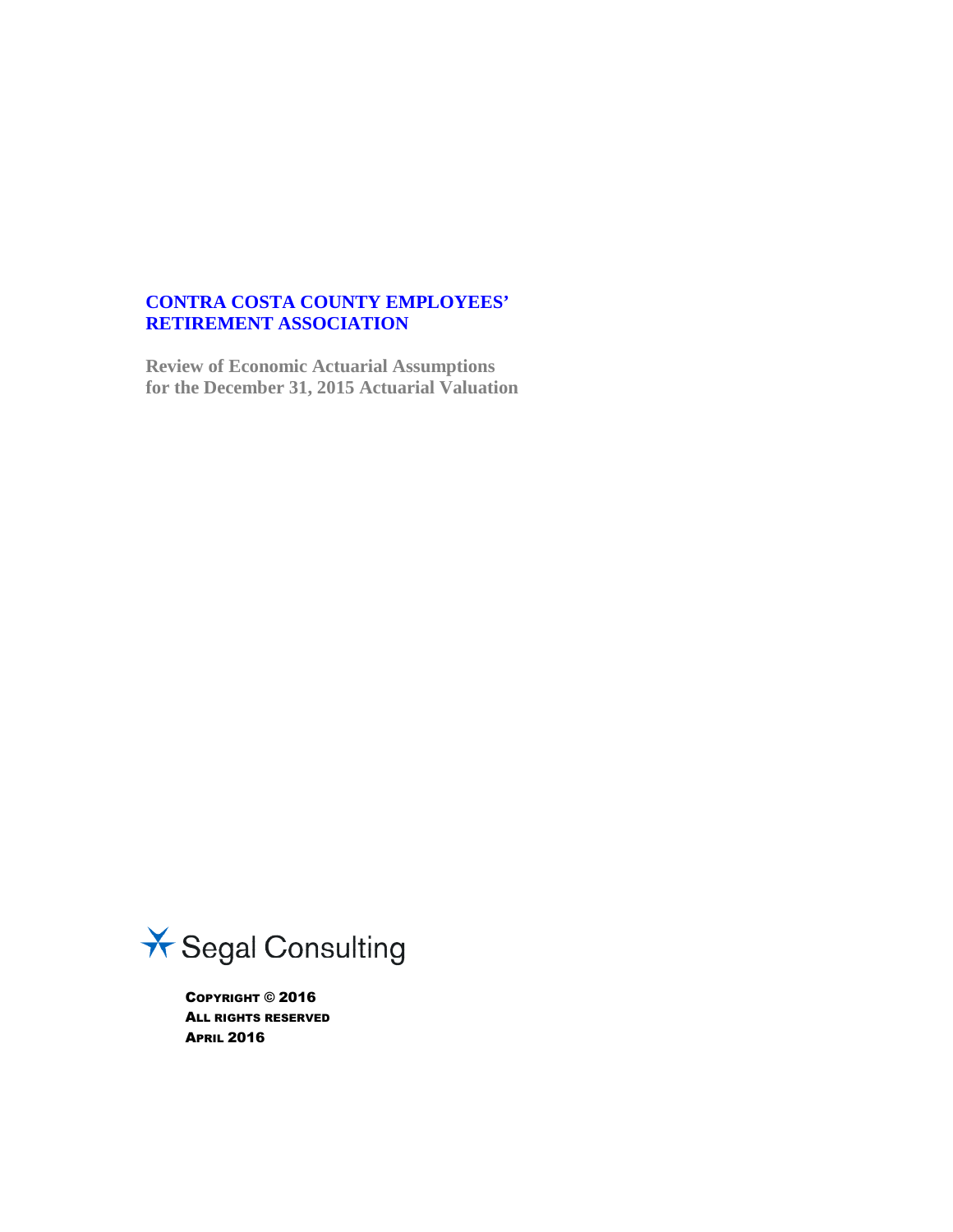

100 Montgomery Street Suite 500 San Francisco, CA 94104-4308 T 415.263.8200 www.segalco.com

April 19, 2016

Board of Retirement Contra Costa County Employees' Retirement Association 1355 Willow Way, Suite 221 Concord, CA 94520

## **Re: Review of Economic Actuarial Assumptions For the December 31, 2015 Actuarial Valuation**

Dear Members of the Board:

We are pleased to submit this report of our review of the economic actuarial assumptions for use in the Contra Costa County Employees' Retirement Association (CCCERA) December 31, 2015 actuarial valuation. This report includes our recommendations and the analysis supporting their development.

Please note that December 31, 2015 is also the year of the CCCERA's triennial non-economic actuarial experience study. The non-economic actuarial assumption recommendations will be provided in a separate report once we complete our analysis.

We are Members of the American Academy of Actuaries and meet the Qualification Standards of the American Academy of Actuaries to render the actuarial opinion herein.

We look forward to reviewing this report with you and answering any questions you may have.

Sincerely,

Paul Angelo, FSA, EA, MAAA, FCA Senior Vice President and Actuary

MAM/hy

5412045v4/05337.110

moe

John Monroe, ASA, EA, MAAA Vice President and Actuary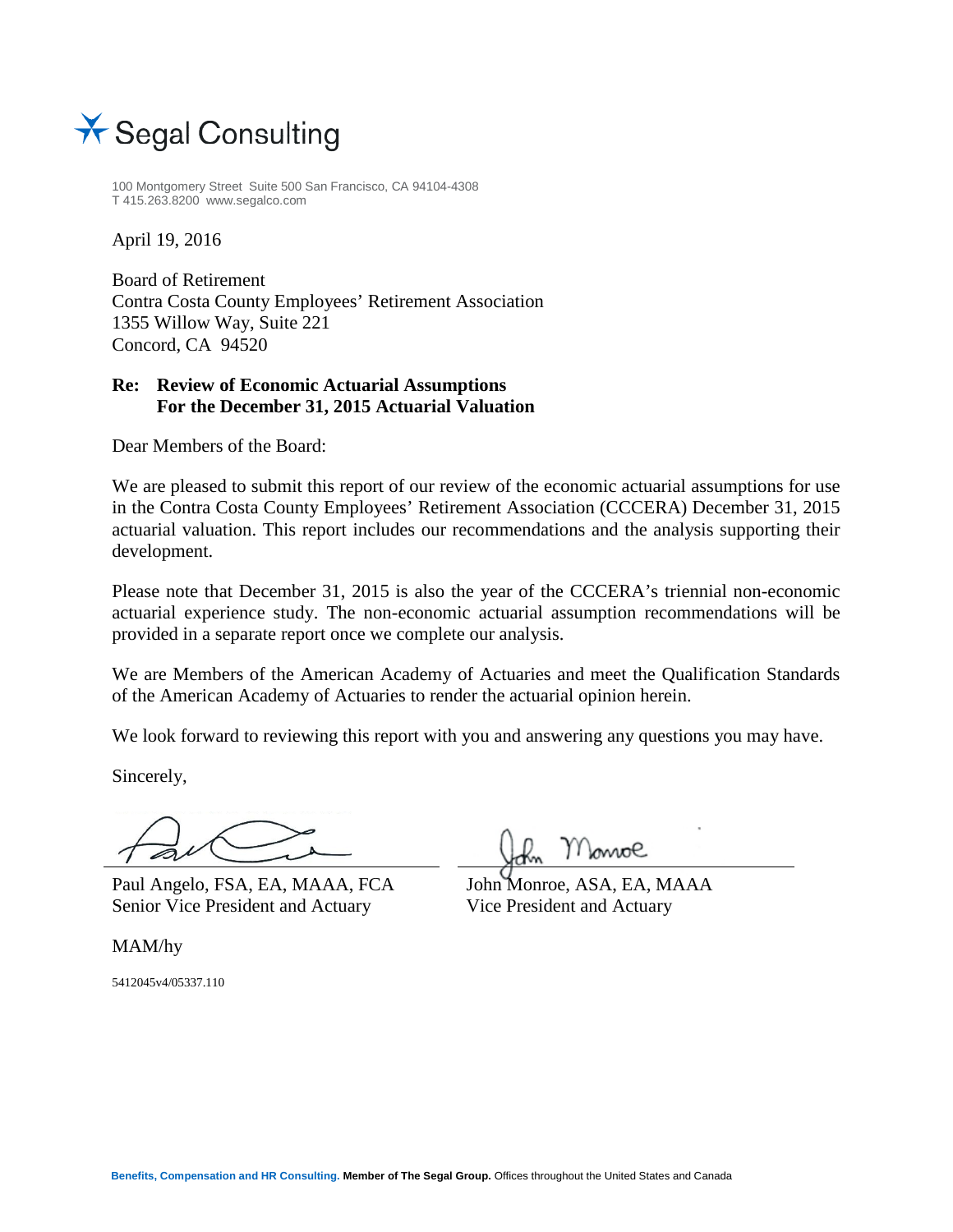# **TABLE OF CONTENTS**

|  | I. INTRODUCTION, SUMMARY, AND RECOMMENDATIONS 1 |  |
|--|-------------------------------------------------|--|
|  |                                                 |  |
|  |                                                 |  |
|  |                                                 |  |
|  |                                                 |  |
|  |                                                 |  |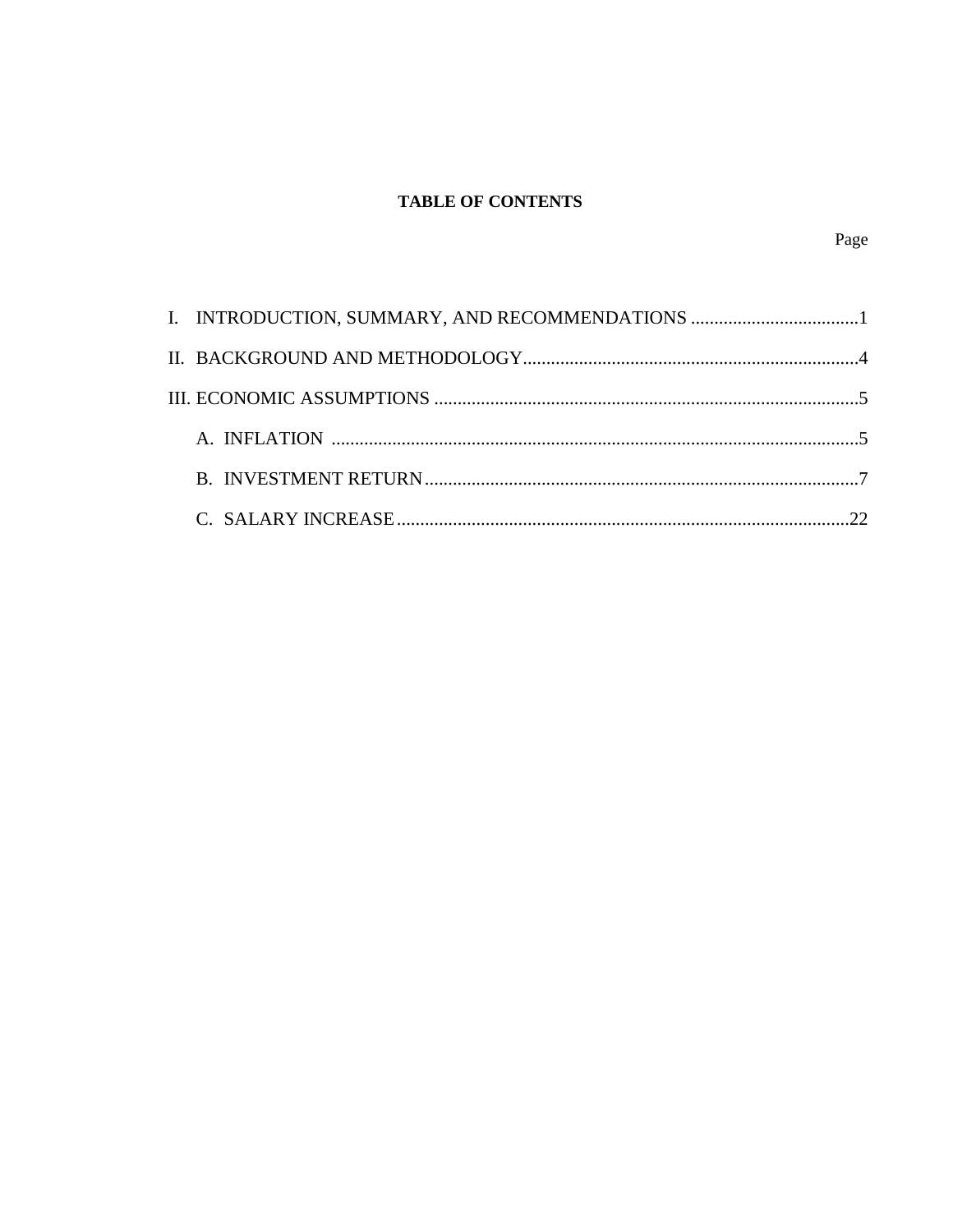#### **I. INTRODUCTION, SUMMARY, AND RECOMMENDATIONS**

To project the cost and liabilities of the pension fund, assumptions are made about all future events that could affect the amount and timing of the benefits to be paid and the assets to be accumulated. Each year actual experience is compared against the projected experience, and to the extent there are differences, the future contribution requirement is adjusted.

If assumptions are changed, contribution requirements are adjusted to take into account a change in the projected experience in all future years. There is a great difference in both philosophy and cost impact between recognizing the actuarial deviations as they occur annually and changing the actuarial assumptions. Taking into account one year's gains or losses without making a change in the assumptions in effect assumes that experience was temporary and that, over the long run, experience will return to what was originally assumed. Changing assumptions reflects a basic change in thinking about the future, and it has a much greater effect on the current contribution requirements than recognizing gains or losses as they occur.

The use of realistic actuarial assumptions is important to maintain adequate funding, while fulfilling benefit commitments to participants already retired and to those near retirement. The actuarial assumptions do not determine the "actual cost" of the plan. The actual cost is determined solely by the benefits and administrative expenses paid out, offset by investment income received. However, it is desirable to estimate as closely as possible what the actual cost will be so as to permit an orderly method for setting aside contributions today to provide benefits in the future, and to maintain equity among generations of participants and taxpayers.

This study was undertaken in order to review the economic actuarial assumptions. The study was performed in accordance with Actuarial Standard of Practice (ASOP) No. 27, "Selection of Economic Assumptions for Measuring Pension Obligations." This Standard of Practice puts forth guidelines for the selection of the economic actuarial assumptions utilized in a pension plan actuarial valuation.

Please note that the investment return assumption recommended in this report has been developed without taking into consideration the impact of any "excess earnings" as described in the Board's Interest crediting and Excess Earnings Policy.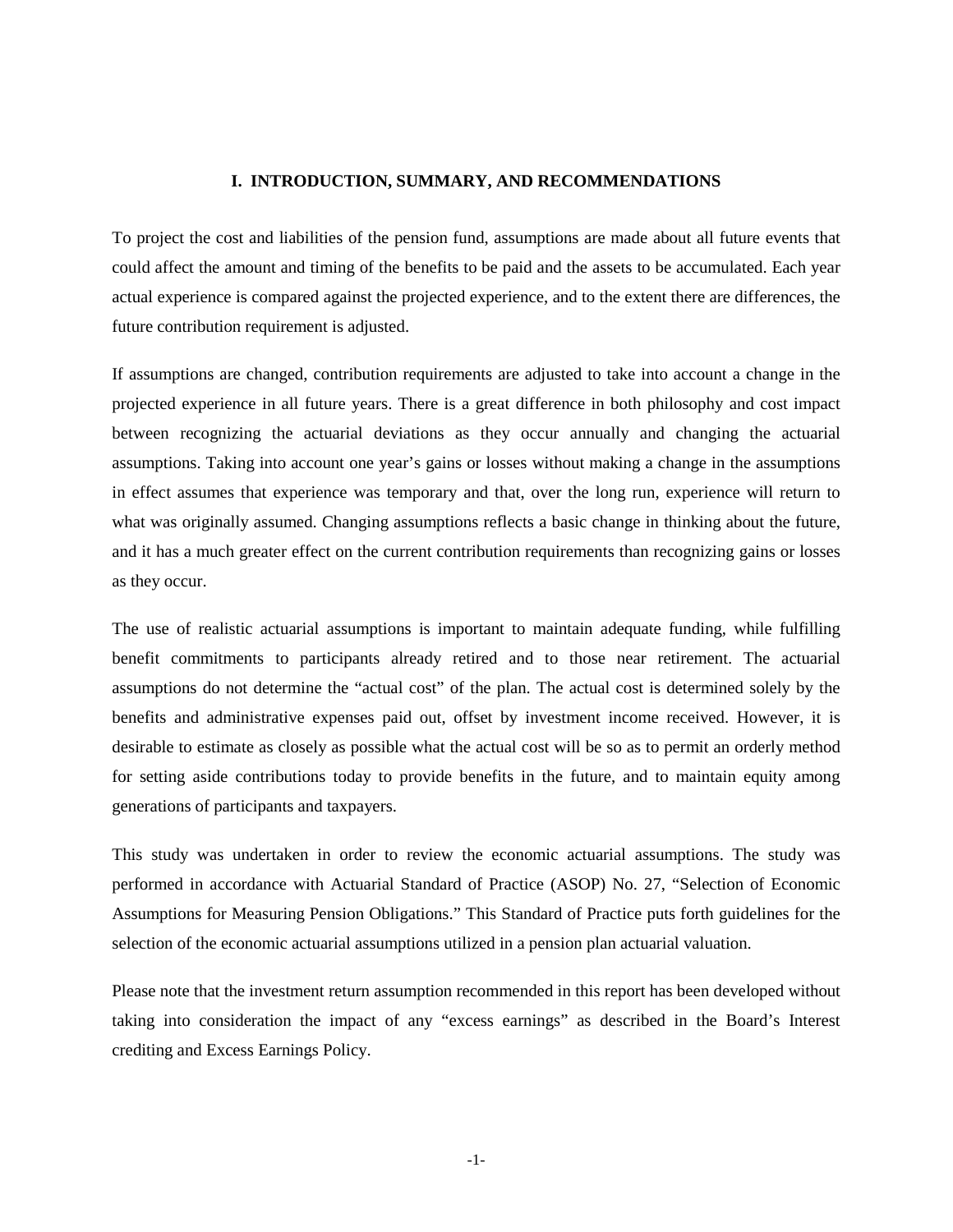We are recommending changes in the inflation and "across the board" salary increase assumptions. The merit and promotional salary increase assumptions will be reviewed in the triennial experience study of non-economic assumptions being performed this year. Our recommendations for the economic actuarial assumptions for the December 31, 2015 Actuarial Valuation are as follows:

**Inflation** – Future increases in the Consumer Price Index (CPI) which drive investment returns and active member salary increases, as well as COLA increases to retired members.

*Recommendation: Reduce the rate from 3.25% to 3.00% per annum. We also recommend decreasing the assumed COLA for those tiers with a 4.00% maximum COLA from 3.25% to 3.00% per year.*

**Investment Return -** The estimated average future rate of return, net of investment expenses, on current and future assets of CCCERA as of the valuation date. This rate is used to discount liabilities.

*Recommendation: Maintain the investment return assumption at 7.25% per annum. This would be consistent with the Board's past practice of having margin for adverse deviation under the risk-adjusted model used by Segal. We further recommend changing to an explicit treatment of administrative expenses in the selection of an investment return assumption for use both in funding and in financial reporting required by the Governmental Accounting Standards Board (GASB).*

**Individual Salary Increases** - Increases in the salary of a member between the date of the valuation and the date of separation from active service. This assumption has three components:

- Inflationary salary increases,
- Real "across the board" salary increases, and
- Merit and promotional increases.

*Recommendation: Reduce the current inflationary salary increase assumption from 3.25% per annum to 3.00% per annum and reduce the current real "across the board" salary increase assumption from 0.75% to 0.50%. This means that the combined inflationary and real "across the board" salary increases will decrease from 4.00% to 3.50%. Please note that the merit and promotional increase assumption ranges from 0.75% to 9.50% for General and 0.75% to 10.00% for Safety. The merit and promotional increases will be reviewed as part of our triennial experience study of non-economic assumptions.*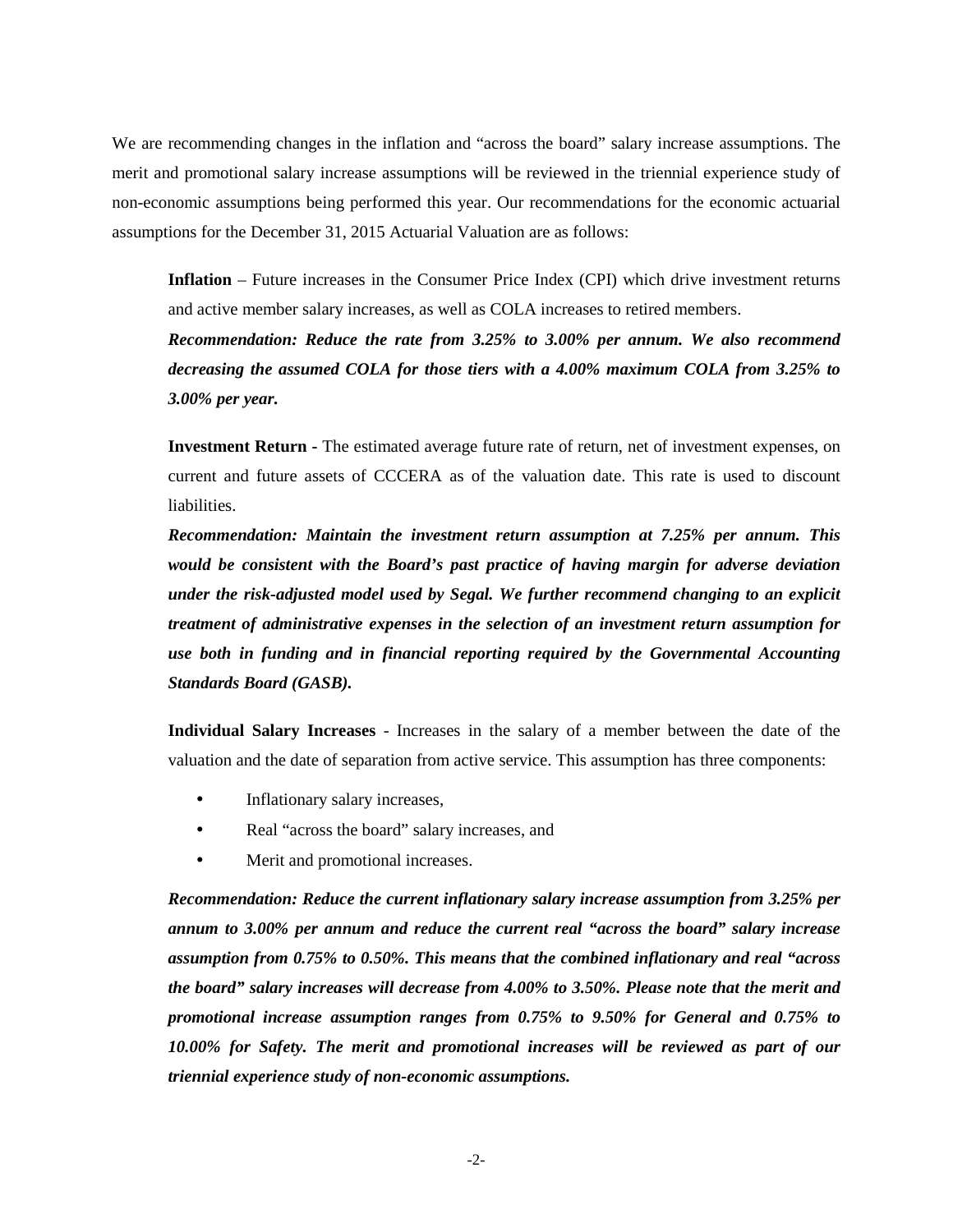Section II provides some background on basic principles and the methodology used for the review of the economic actuarial assumptions. A detailed discussion of each of the economic assumptions and reasons behind the recommendations is found in Section III.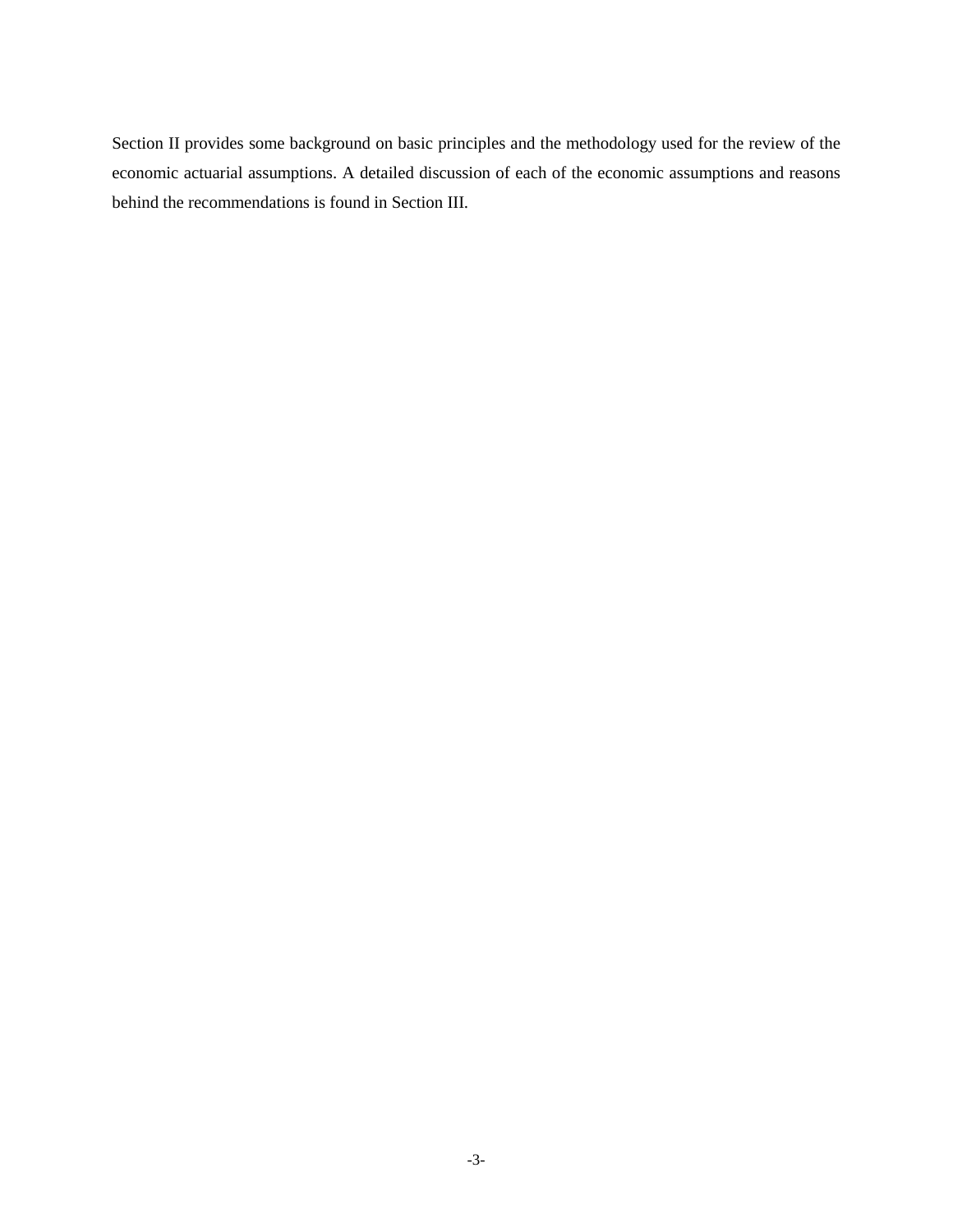#### **II. BACKGROUND AND METHODOLOGY**

For this study, we analyzed "economic" assumptions only. Our analysis of the "non-economic" assumptions for the December 31, 2015 valuation will be provided in a separate report at a later date. The primary economic assumptions are inflation, investment return and salary increases.

#### *Economic Assumptions*

Economic assumptions consist of:

*Inflation* - Increases in the price of goods and services. The inflation assumption reflects the basic return that investors expect from securities markets. It also reflects the expected basic salary increase for active members and drives increases in the allowances of retired members.

*Investment Return* – Expected long term rate of return on CCCERA's investments after expenses. This assumption has a significant impact on contribution rates.

*Salary Increases* – In addition to inflationary increases, it is assumed that salaries will also grow by "across the board" real pay increases in excess of price inflation. It is also assumed that members will receive raises above these average increases as they advance in their careers. These are commonly referred to as promotional and merit increases. Payments to amortize any Unfunded Actuarial Accrued Liability (UAAL) are assumed to increase each year by the price inflation rate plus any "across the board" pay increases that are assumed.

The setting of these assumptions is described in Section III.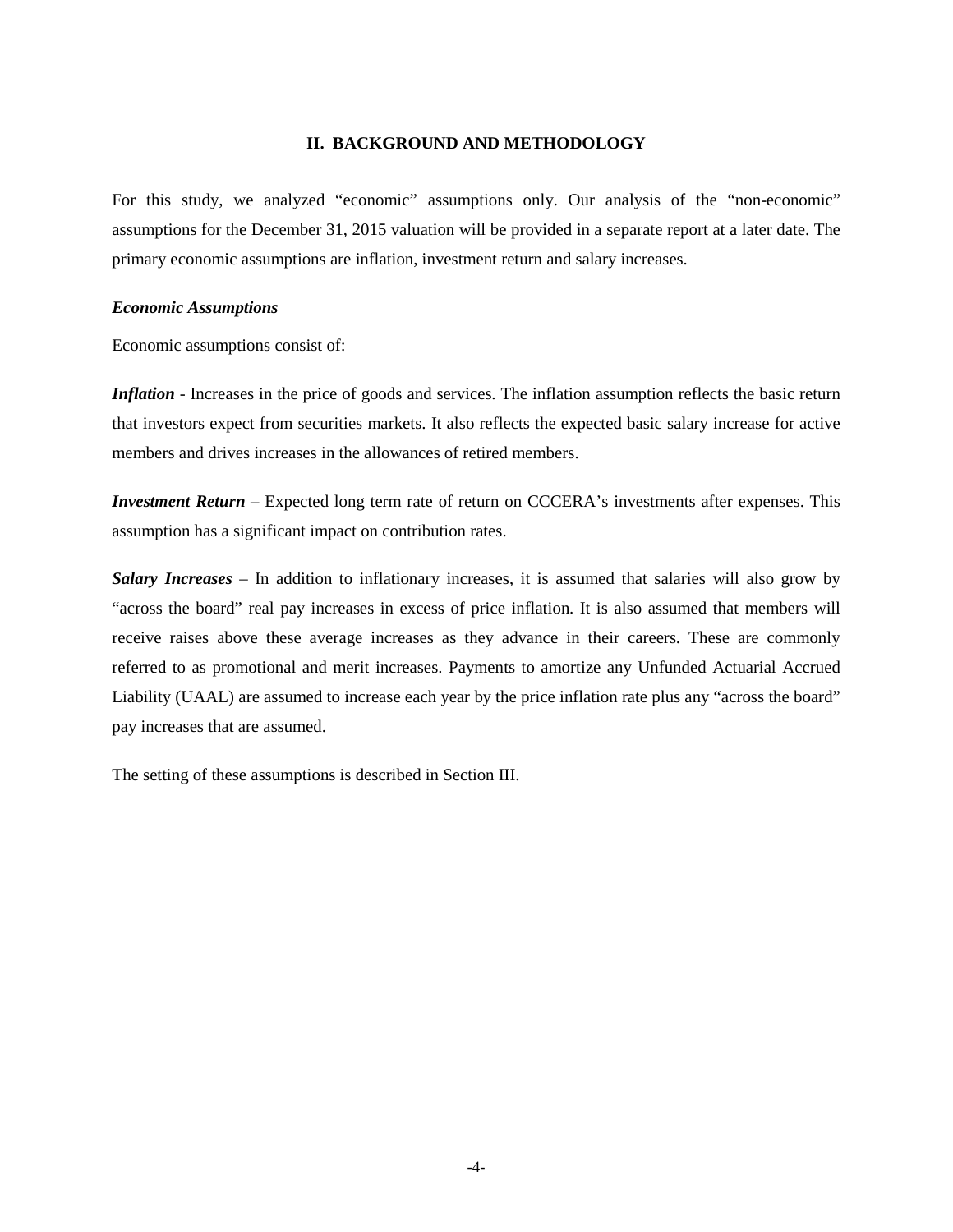#### **III. ECONOMIC ASSUMPTIONS**

## **A. INFLATION**

Unless an investment grows at least as fast as prices increase, investors will experience a reduction in the inflation-adjusted value of their investment. There may be times when "riskless" investments return more or less than inflation, but over the long term, investment market forces will generally require an issuer of fixed income securities to maintain a minimum return which protects investors from inflation.

The inflation assumption is long term in nature, so it is set using primarily historical information. Following is an analysis of 15-year and 30-year moving averages of historical inflation rates:

| (U.S. City Average - All Urban Consumers) |                 |        |                 |  |  |
|-------------------------------------------|-----------------|--------|-----------------|--|--|
|                                           | 25th Percentile | Median | 75th Percentile |  |  |
| 15-year moving averages                   | 2.5%            | 3.4%   | 4.6%            |  |  |
| 30-year moving averages                   | 3.1%            | 4.1%   | 4.9%            |  |  |

## **Historical Consumer Price Index – 1930 to 2015**

The average inflation rates have continued to decline gradually over the last several years due to the relatively low inflationary period over the past two decades. Also, the more recent 15-year averages are lower as they do not include the high inflation years of the mid-1970s and early 1980s.

For 2015, the public fund survey published by the National Association of State Retirement Administrators (NASRA) no longer contains the distribution of the inflation assumptions used by the responding retirement systems included in their survey. We contacted the NASRA staff and we were able to obtain the inflation assumptions used by 76 large public retirement funds in their 2014 valuations. The median value of those inflation assumptions is 3.00%. In California, CalPERS and Marin County use an inflation assumption of 2.75% while CalSTRS, LACERA, OCERS and nine other 1937 Act CERL systems use an inflation assumption of 3.00%.

CCCERA's investment consultant, Verus, anticipates an annual inflation rate of 2.10%. Note that, in general, investment consultants use a time horizon for this assumption that is shorter than the time horizon we use for the actuarial valuation. The average inflation rate used by a sample of eight investment advisory firms is 2.45%.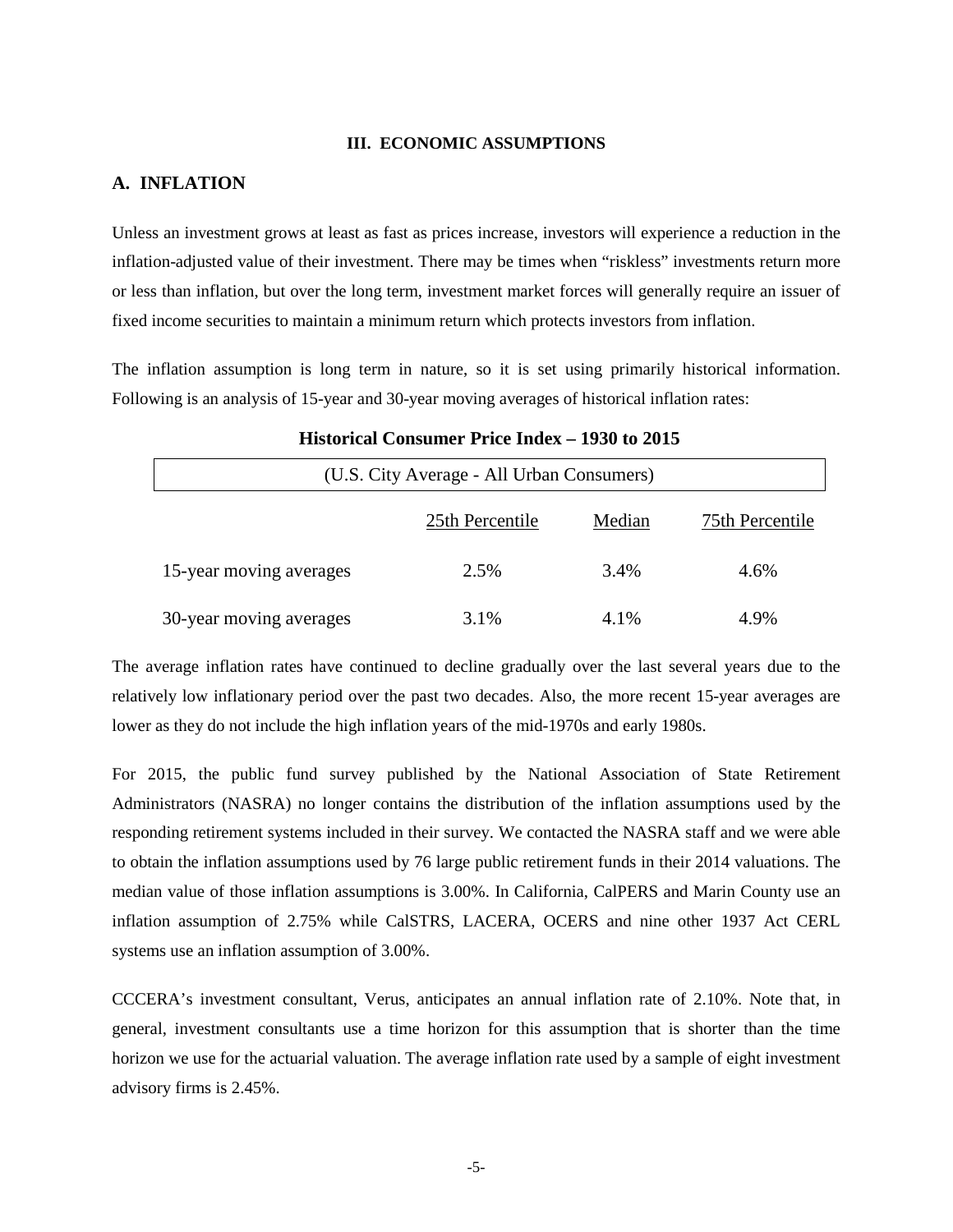To find a forecast of inflation based on a longer time horizon, we referred to the 2015 report on the financial status of the Social Security program. The projected average increase in the Consumer Price Index (CPI) over the next 75 years under the intermediate cost assumptions used in that report was 2.70%. We also compared the yields on the thirty-year inflation indexed U. S. Treasury bonds to comparable traditional U. S. Treasury bonds. As of March 2016, the difference in yields is 1.69%, which provides a current measure of market expectations of inflation.

# **Based on all of the above information, we recommend that the current 3.25% annual inflation assumption be reduced to 3.00% for the December 31, 2015 actuarial valuation.**

#### *Retiree Cost-of-Living Increases*

We are also recommending a change to the assumptions we use to value the post-retirement COLA benefit. We recommend decreasing the assumed COLA for tiers with a maximum 4% COLA from 3.25% to 3.00% per year. The current and proposed COLA assumptions are shown below:

| <b>Maximum</b><br><b>COLA</b> | <b>Current</b><br><b>Assumption</b> | <b>Proposed</b><br><b>Assumption</b> |
|-------------------------------|-------------------------------------|--------------------------------------|
| 2%                            | 2.00%                               | 2.00%                                |
| 3%                            | 3.00%                               | 3.00%                                |
| 4%                            | 3.25%                               | 3.00%                                |

In developing the COLA assumption, we also considered the results of a stochastic approach that would attempt to account for the possible impact of low inflation that could occur before COLA banks are able to be established for the member. Although the results of this type of analysis might justify the use of a lower COLA assumption, we are not recommending that at this time. The reasons for this conclusion include the following:

- $\geq$  The results of the stochastic modeling are significantly dependent on assuming that lower levels of inflation will persist in the early years of the projections. If this is not assumed, then the stochastic modeling will produce results similar to our proposed COLA assumption.
- Using a lower long-term COLA assumption based on a stochastic analysis would mean that an actuarial loss would occur even when the inflation assumption of 3.00% is met in a year. We question the reasonableness of this result.

We do not see the stochastic possibility of COLAs averaging less than those predicted by the assumed rate of inflation as a reliable source of cost savings that should be anticipated in our COLA assumptions. Therefore, we continue to recommend setting the COLA assumption based on the long-term annual inflation assumption, as we have in prior years.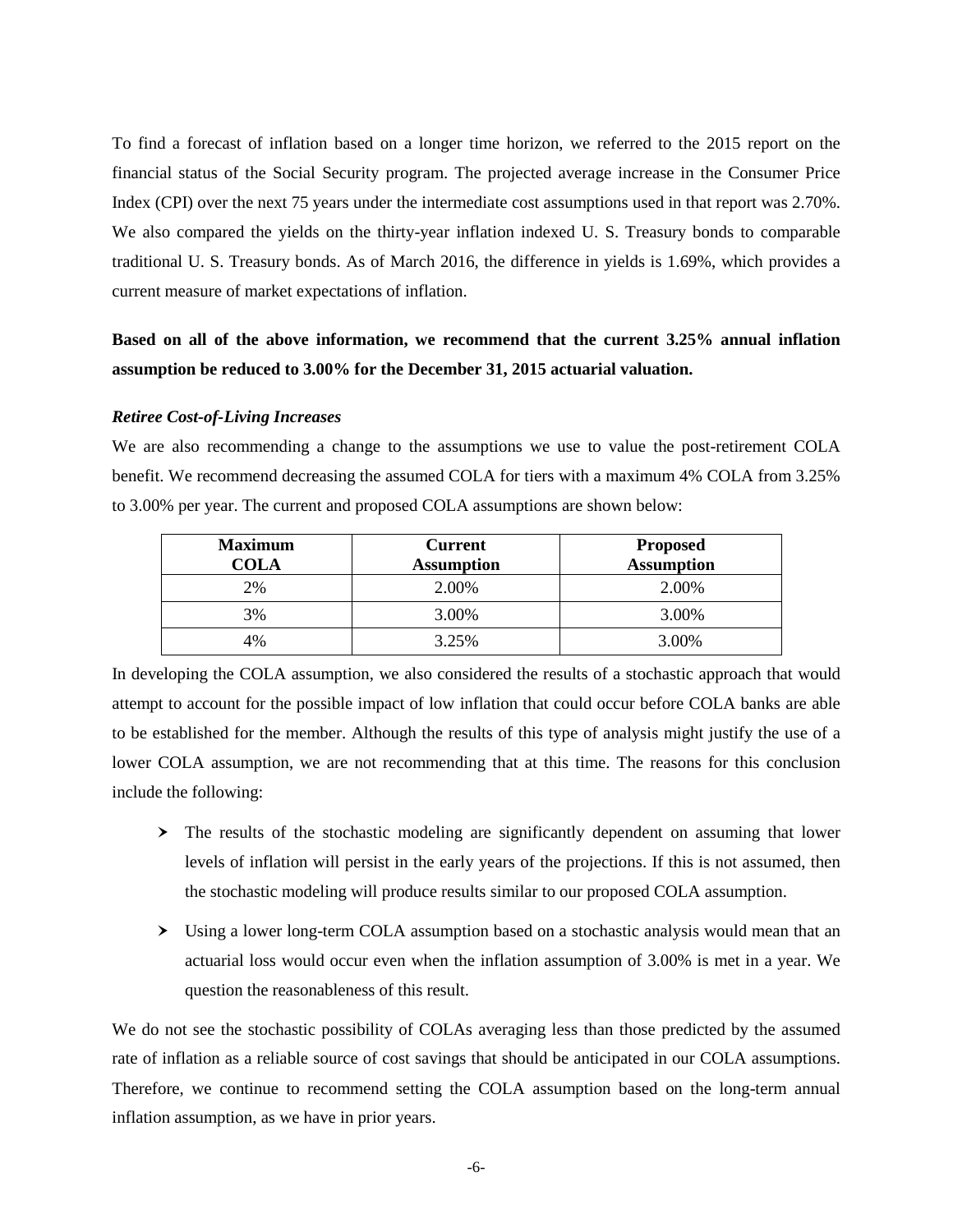## **B. INVESTMENT RETURN**

The investment return assumption is comprised of two primary components, inflation and real rate of investment return, with adjustments for expenses and risk.

### *Real Rate of Investment Return*

This component represents the portfolio's incremental investment market returns over inflation. Theory has it that as an investor takes a greater investment risk, the return on the investment is expected to also be greater, at least in the long run. This additional return is expected to vary by asset class and empirical data supports that expectation. For that reason, the real rate of return assumptions are developed by asset class. Therefore, the real rate of return assumption for a retirement association's portfolio will vary with the Board's asset allocation among asset classes.

Following is CCCERA's current target asset allocation and the assumed real rate of return assumptions by asset class. The first column of real rate of return assumptions are determined by reducing Verus' total or "nominal" return assumptions by their assumed 2.10% inflation rate in their December 2015 report. The second column of returns (except for Short-Term Govt/Credit, U.S. Treasury, Risk Diversifying Strategies, Private Credit and Private Equity) represents the average of a sample of real rate of return assumptions, where each firm's nominal returns have been reduced by that firm's assumed inflation rate. The sample includes the expected annual real rates of return provided to us by Verus and by seven other investment advisory firms retained by Segal's California public sector retirement clients. We believe these averages are a reasonable consensus forecast of long term future market returns in excess of inflation.[1](#page-9-0)

<span id="page-9-0"></span> $1$  Note that, just as for the inflation assumption, in general the time horizon used by the investment consultants in determining the real rate of return assumptions is shorter than the time horizon we use for the actuarial valuation.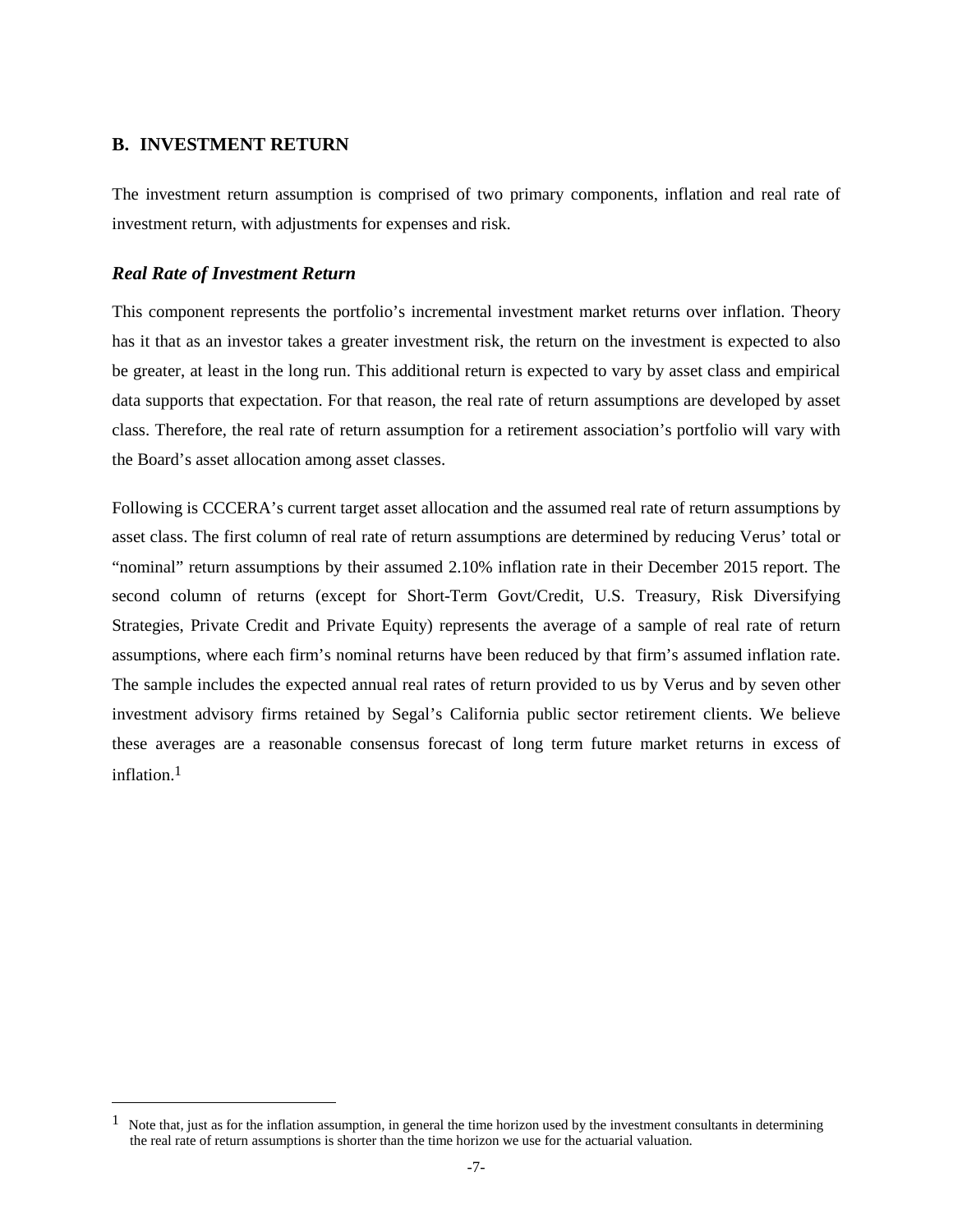|                                     |               |                                | Average Real Rate of Return                                  |
|-------------------------------------|---------------|--------------------------------|--------------------------------------------------------------|
|                                     | Percentage of | Verus' Assumed<br>Real Rate of | from a Sample of Consultants<br>to Segal's California Public |
| <b>Asset Class</b>                  | Portfolio     | Return <sup>(1)</sup>          | Sector Clients <sup>(2)</sup>                                |
| Large Cap U.S. Equity               | 6%            | 4.60%                          | 5.75%                                                        |
| Developed International Equity      | 10%           | 8.90%                          | 6.99%                                                        |
| <b>Emerging Markets Equity</b>      | 14%           | 11.80%                         | 8.95%                                                        |
| Short-Term Govt/Credit              | 24%           | 0.20%                          | $0.20\%^{(3)}$                                               |
| U.S. Treasury                       | 2%            | 0.30%                          | $0.30\%^{(3)}$                                               |
| <b>Real Estate</b>                  | 7%            | 3.80%                          | 4.45%                                                        |
| Cash & Equivalents                  | 1%            | 0.00%                          | $-0.46%$                                                     |
| <b>Risk Diversifying Strategies</b> | 2%            | 4.30%                          | $4.30\%^{(3)}$                                               |
| Private Credit                      | 17%           | 6.30%                          | $6.30\%^{(3)}$                                               |
| Private Equity                      | 17%           | 8.10%                          | $8.10\%^{(3)}$                                               |
| <b>Total Portfolio</b>              | 100%          | 5.67%                          | 5.19%                                                        |

## **CCCERA's Target Asset Allocation and Assumed Arithmetic Real Rate of Return Assumptions by Asset Class and for the Portfolio**

(1) *Derived by reducing Verus' total rate of return assumptions by their assumed 2.10% inflation rate.*

(2) *These are based on the projected arithmetic real returns provided by the investment advisory firms serving the county retirement associations of Contra Costa, Sonoma, Alameda, Mendocino, Ventura, the LA City Employees' Retirement System, the East Bay Municipal Utility District Retirement Plan and the LA Fire & Police Pensions. These return assumptions are gross of any applicable investment expenses.*

(3) *For these asset classes, the Verus' assumption is applied in lieu of the average because either this is an unique asset class from the firms survey or there exists a large disparity in returns for these asset classes among firms surveyed and because using Verus' assumption should more closely reflect the underlying investments made specifically for CCCERA.*

The above are representative of "indexed" returns and do not include any additional returns ("alpha") from active management. This is consistent with the Actuarial Standard of Practice (ASOP) No. 27, Section 3.8.3.d, which states:

"Investment Manager Performance - Anticipating superior (or inferior) investment manager performance may be unduly optimistic (pessimistic). The actuary should not assume that superior or inferior returns will be achieved, net of investment expenses, from an active investment management strategy compared to a passive investment management strategy unless the actuary believe, based on relevant supporting data, that such superior or inferior returns represent a reasonable expectation over the measurement period."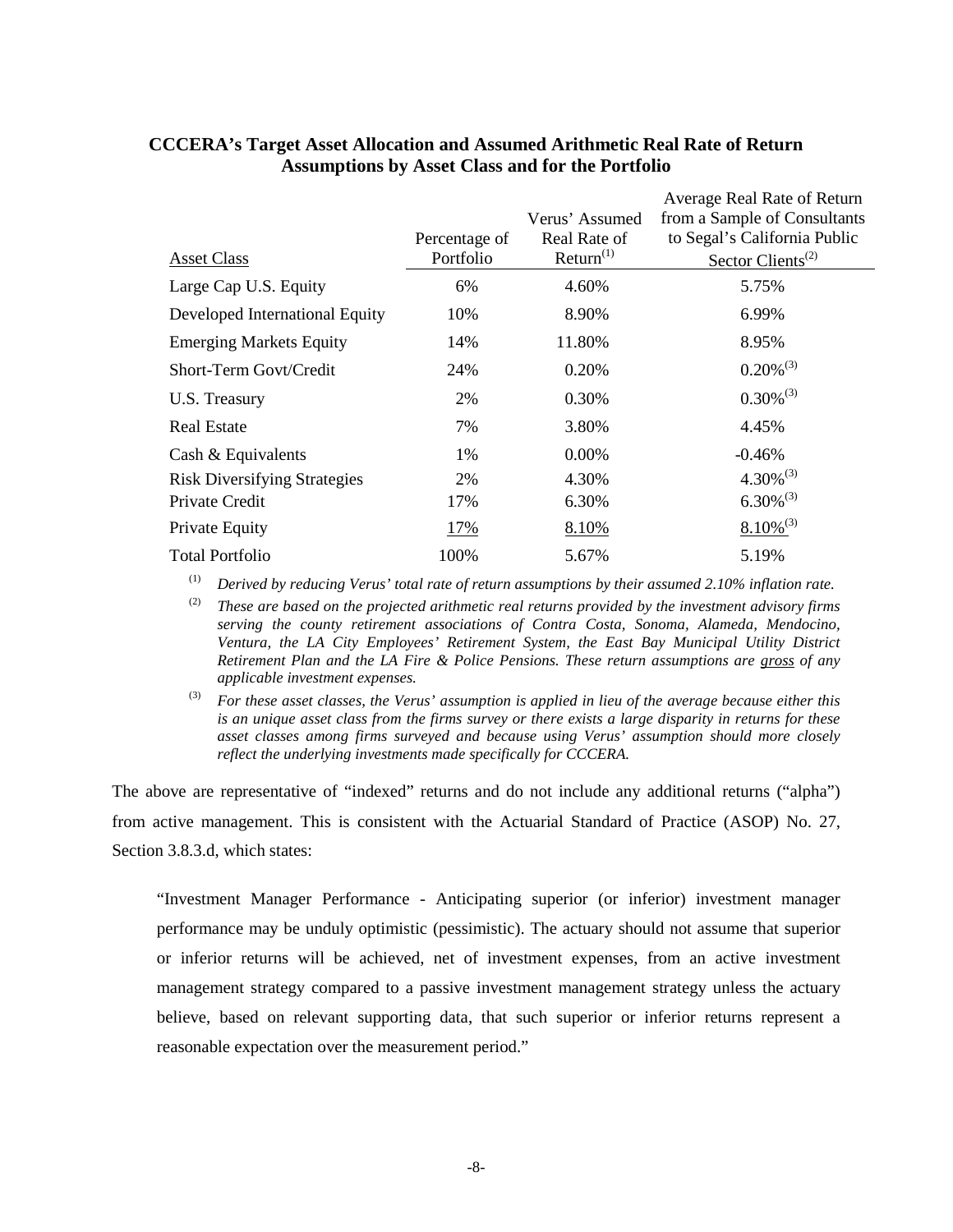The following are some observations about the returns provided above:

- 1. The investment consultants to our California public sector clients have each provided us with their expected real rates of return for each asset class, over various future periods of time. However, in general, the returns available from investment consultants are projected over time periods shorter than the duration of a retirement plan's liabilities.
- 2. Using a sample average of expected real rates of return allows CCCERA's investment return assumption to reflect a broader range of capital market information and should help reduce year to year volatility in CCCERA's investment return assumption.
- 3. Therefore, we recommend that the 5.19% portfolio real rate of return be used to determine CCCERA's investment return assumption. This is 0.29% higher than the return that was used three years ago in the review to prepare the recommended investment return assumption for the December 31, 2012 valuation. The difference is due to changes in CCCERA's target asset allocation (+0.33%), changes in the real rate of return assumptions provided to us by the investment advisory firms (-0.09%) and the effect of the interaction between those two changes<sup>[2](#page-11-0)</sup> (+ $0.05%$ ).

### *Association Expenses*

For funding purposes, the real rate of return assumption for the portfolio needs to be adjusted for investment expenses expected to be paid from investment income. As further discussed later in this report, current practice for CCCERA also adjusts for expected administrative expenses. The following table provides these expenses in relation to the actuarial value of assets for the five years ending December 31, 2014.

<span id="page-11-0"></span><sup>&</sup>lt;sup>2</sup> This includes the joint effect of the changes in CCCERA's target asset allocation and the changes in the average real rate of return assumptions for each asset category as provided to us by the investment advisory firms.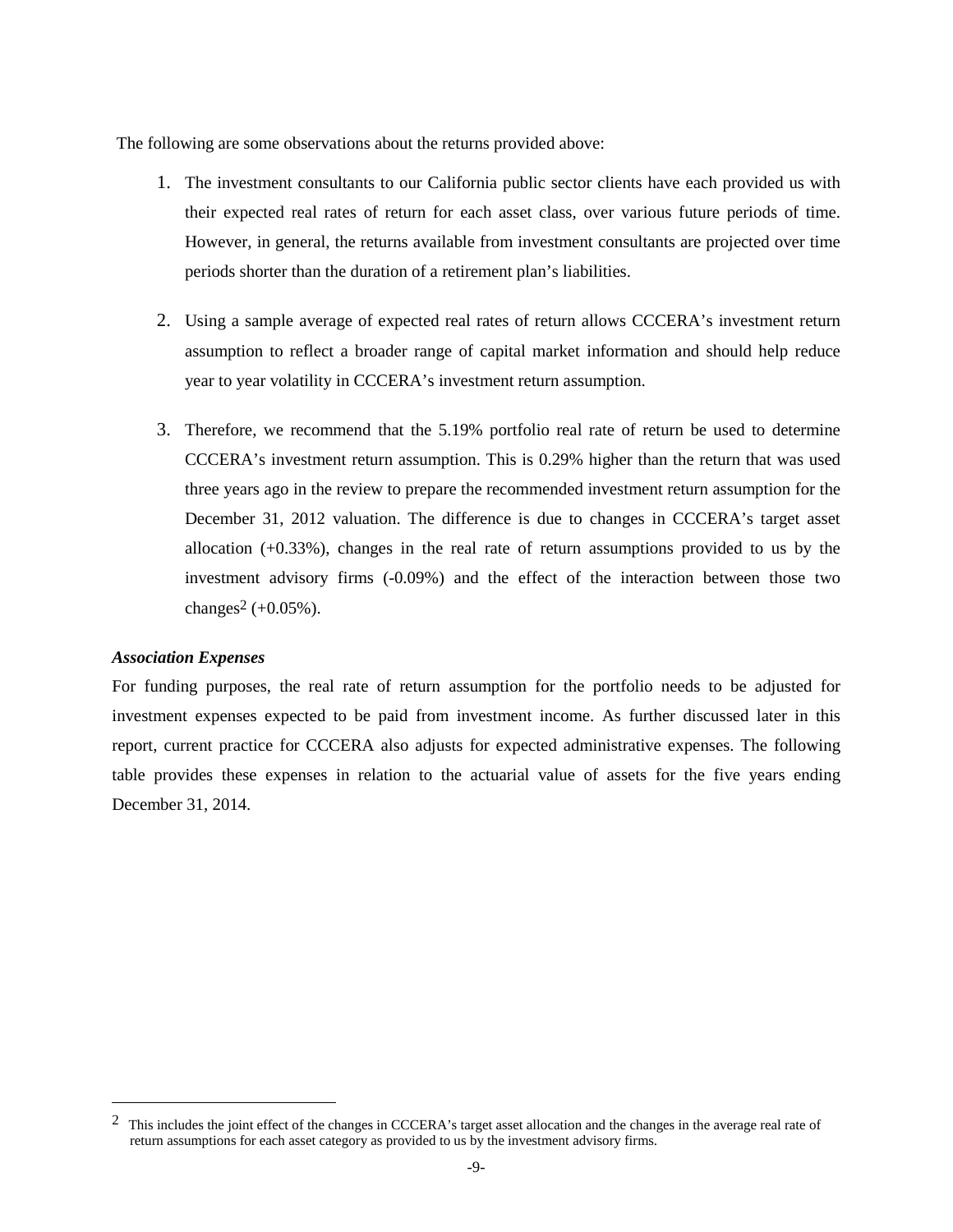|            | Actuarial             |                |                 |                |            |         |
|------------|-----------------------|----------------|-----------------|----------------|------------|---------|
|            | Value of              | Administrative | Investment      | Administrative | Investment |         |
| <b>FYE</b> | $\text{Assets}^{(1)}$ | Expenses       | $Express^{(2)}$ | %              | %          | Total % |
| 2010       | \$5,355,971           | \$5,283        | \$30,475        | 0.10%          | 0.57%      | 0.67%   |
| 2011       | 5,441,120             | 6,290          | 30,694          | 0.12           | 0.56       | 0.68    |
| 2012       | 5,497,194             | 6,030          | 34,363          | 0.11           | 0.63       | 0.74    |
| 2013       | 5,922,449             | 6,776          | 38,158          | 0.11           | 0.64       | 0.75    |
| 2014       | 6,572,560             | 6,980          | 41,600          | 0.11           | 0.63       | 0.74    |
| Average    |                       |                |                 | 0.11%          | 0.61%      | 0.72%   |

## **Administrative and Investment Expenses as a Percentage of Actuarial Value of Assets (All dollars in 000's)**

*(1) As of end of plan year*

*(2) Excludes securities lending expenses. Because we do not assume any additional net return for this program, we effectively assume that any securities lending expenses will be offset by related income.*

The average expense percentage over this five year period is 0.72%. Based on this experience, we have increased the future expense component from 0.65% to 0.75%. This assumption will be re-examined in subsequent assumption reviews as new data becomes available.

Note related to investment expenses paid to active managers – As cited above, under Section 3.8.3.d of ASOP No. 27, the effect of an active investment management strategy should be considered "net of investment expenses…unless the actuary believes, based on relevant data, that such superior or inferior returns represent a reasonable expectation over the measurement period."

We have not performed a detailed analysis to measure how much of the investment expenses paid to active managers might have been offset by additional returns ("alpha") earned by that active management. We believe that such a review would not have a significant impact on the recommended investment return assumption developed using the above expense assumption. For now, we will continue to use the current approach of treating any "alpha" that may be identified as an increase in the risk adjustment and corresponding confidence level in developing the investment return assumption rather than as an offset to any related active management expenses.[3](#page-12-0)

<span id="page-12-0"></span><sup>3</sup> As noted earlier, Actuarial Standard of Practice (ASOP) No. 27, Section 3.8.3.d states "Investment Manager Performance - Anticipating superior (or inferior) investment manager performance may be unduly optimistic (pessimistic). The actuary should not assume that superior or inferior returns will be achieved, **net of investment expenses**, from an active investment management strategy compared to a passive investment management strategy unless the actuary believe, based on relevant supporting data, that such superior or inferior returns represent a reasonable expectation over the measurement period." (emphasis added). We believe this means that assuming only enough superior return to cover related investment expenses would not require the relevant supporting data referenced in ASOP No. 27.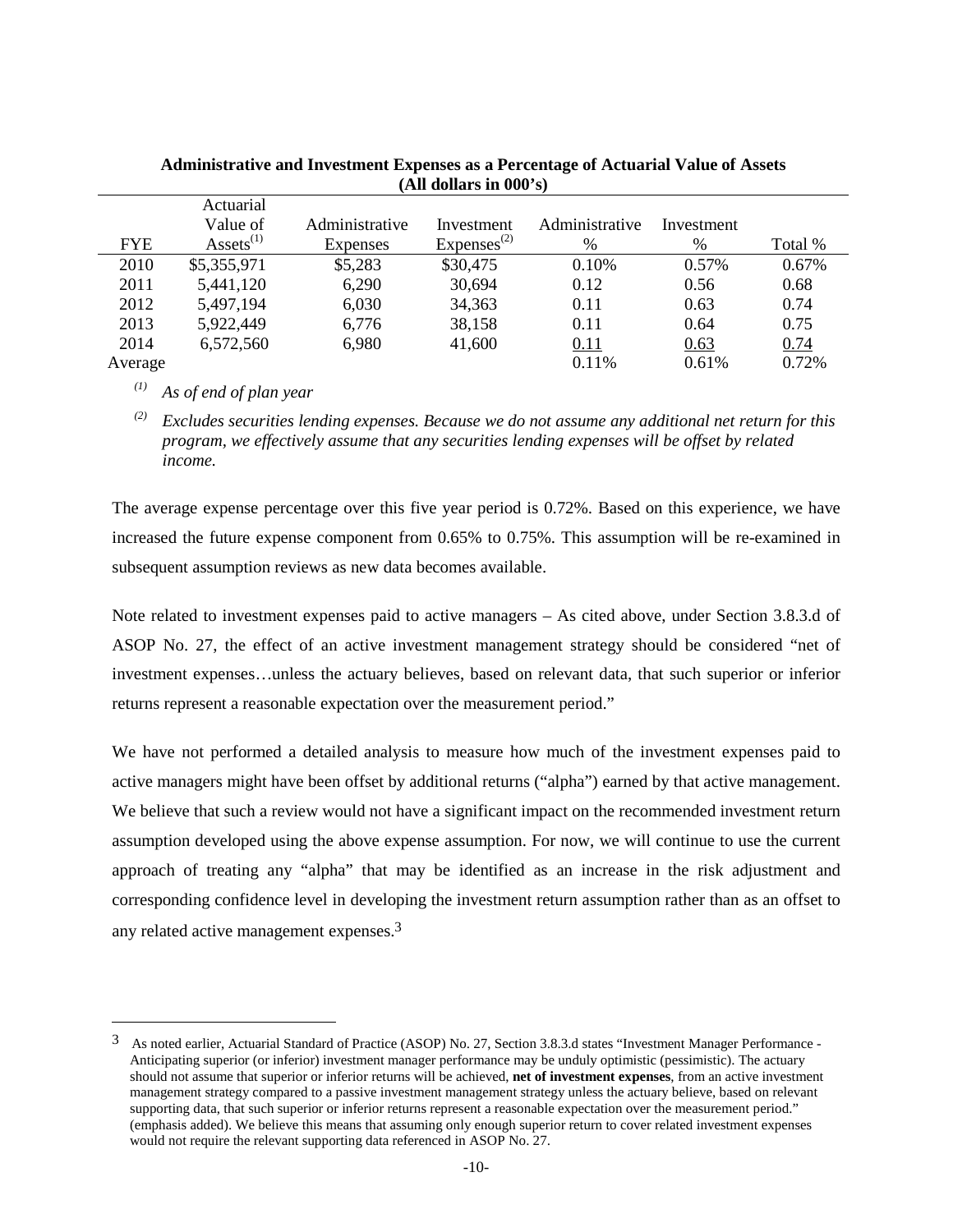# *Adjustment to Exclude Administrative Expenses in Developing Investment Return Assumption for use in GASB Financial Reporting*

In 2012, GASB adopted Statements 67 and 68 that replace Statements 25 and 27 for financial reporting purposes. GASB Statements 67 and 68 are effective for plan year 2014 for the Retirement Association and fiscal year 2014/2015 for the employer[4](#page-13-0)[.](#page-13-0)

According to GASB, the investment return assumption for use in financial reporting purposes should be based on the long-term expected rate of return on a retirement system's investments and should be net of investment expenses but not of administrative expenses (i.e., without reduction for administrative expenses). As can be observed from the above development of the expense assumption, if the Board wishes to develop a single investment return assumption for both funding and financial reporting purposes, then it would be necessary to exclude the roughly 0.11% administrative expense from the above development and to develop a separate treatment of administrative expenses.

The issues associated with eliminating the consideration of administrative expenses when developing the investment return assumption used for funding, and the alternatives that are available to the Board in developing the investment return assumption for use in GASB financial reporting purposes are provided at the end of this Section. While we do recommend that the Board adopt an investment return for funding that is gross of administrative expenses (as discussed in the end of this Section), the preliminary discussion that follows has first been completed on a net of administrative expenses basis, to allow an "apples to apples" comparison with the current assumption.

<span id="page-13-0"></span><sup>&</sup>lt;sup>4</sup> The new Statements (67 and 68) will require more rapid recognition for investment gains or losses and much shorter amortization for actuarial gains or losses. Because of the more rapid recognition of those changes, retirement systems that have generally utilized the previous Statements (25 and 27) as a guideline to establish the employer's contribution amounts for both funding and financial reporting purposes would now have to prepare two sets of cost results, one for contributions and one for financial reporting under the new Statements.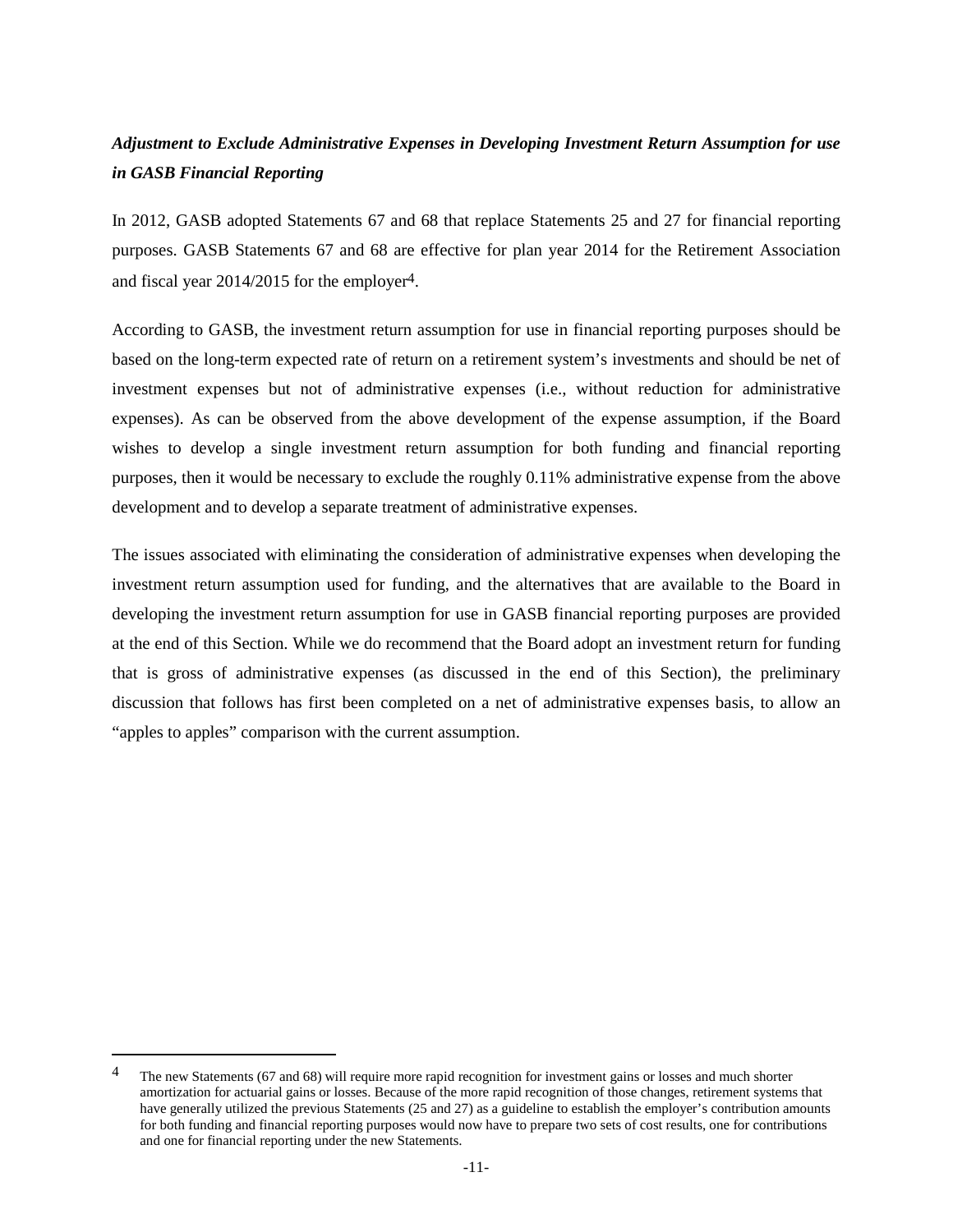#### *Risk Adjustment*

The real rate of return assumption for the portfolio is adjusted to reflect the potential risk of shortfalls in the return assumptions. CCCERA's asset allocation determines this portfolio risk, since risk levels are driven by the variability of returns for the various asset classes and the correlation of returns among those asset classes. This portfolio risk is incorporated into the real rate of return assumption through a risk adjustment.

The purpose of the risk adjustment (as measured by the corresponding confidence level) is to increase the likelihoodof achieving the actuarial investment return assumption in the long term.<sup>5</sup> The 5.19% expected real rate of return developed earlier in this report was based on expected mean or average arithmetic returns. This means there is a 50% chance of the actual return in each year being at least as great as the average (assuming a symmetrical distribution of future returns). The risk adjustment is intended to increase that probability somewhat above the 50% level. This is consistent with our experience that retirement plan fiduciaries would generally prefer that returns exceed the assumed rate more often than not. Note that, based on the investment return assumptions recently adopted by systems that have been analyzed under this model, we observe a confidence level generally in the range of 50% to 60%.

Three years ago in the last full review of the economic assumptions, the Board adopted an investment return assumption of 7.25%. That return implied a risk adjustment of 0.25%, reflecting a confidence level of 53% that the actual average return over 15 years would not fall below the assumed return, assuming that the distribution of returns over that period follows the normal statistical distribution.[6](#page-14-1)

In our model, the confidence level associated with a particular risk adjustment represents the likelihood that the actual average return would equal or exceed the assumed value over a 15-year period. For example, if we set our real rate of return assumption using a risk adjustment that produces a confidence level of 60%, then there would be a 60% chance (6 out of 10) that the average return over 15 years will be equal to or greater than the assumed value. The 15-year time horizon represents an approximation of the "duration" of the fund's liabilities, where the duration of a liability represents the sensitivity of that liability to interest rate variations.

<span id="page-14-1"></span><span id="page-14-0"></span><sup>5</sup> This type of risk adjustment is sometimes referred to as a "margin for adverse deviation."

 $6$  Based on an annual portfolio return standard deviation of 12.44% provided by Milliman USA in 2013. Strictly speaking, future compounded long-term investment returns will tend to follow a log-normal distribution. However, we believe the Normal distribution assumption is reasonable for purposes of setting this type of risk adjustment.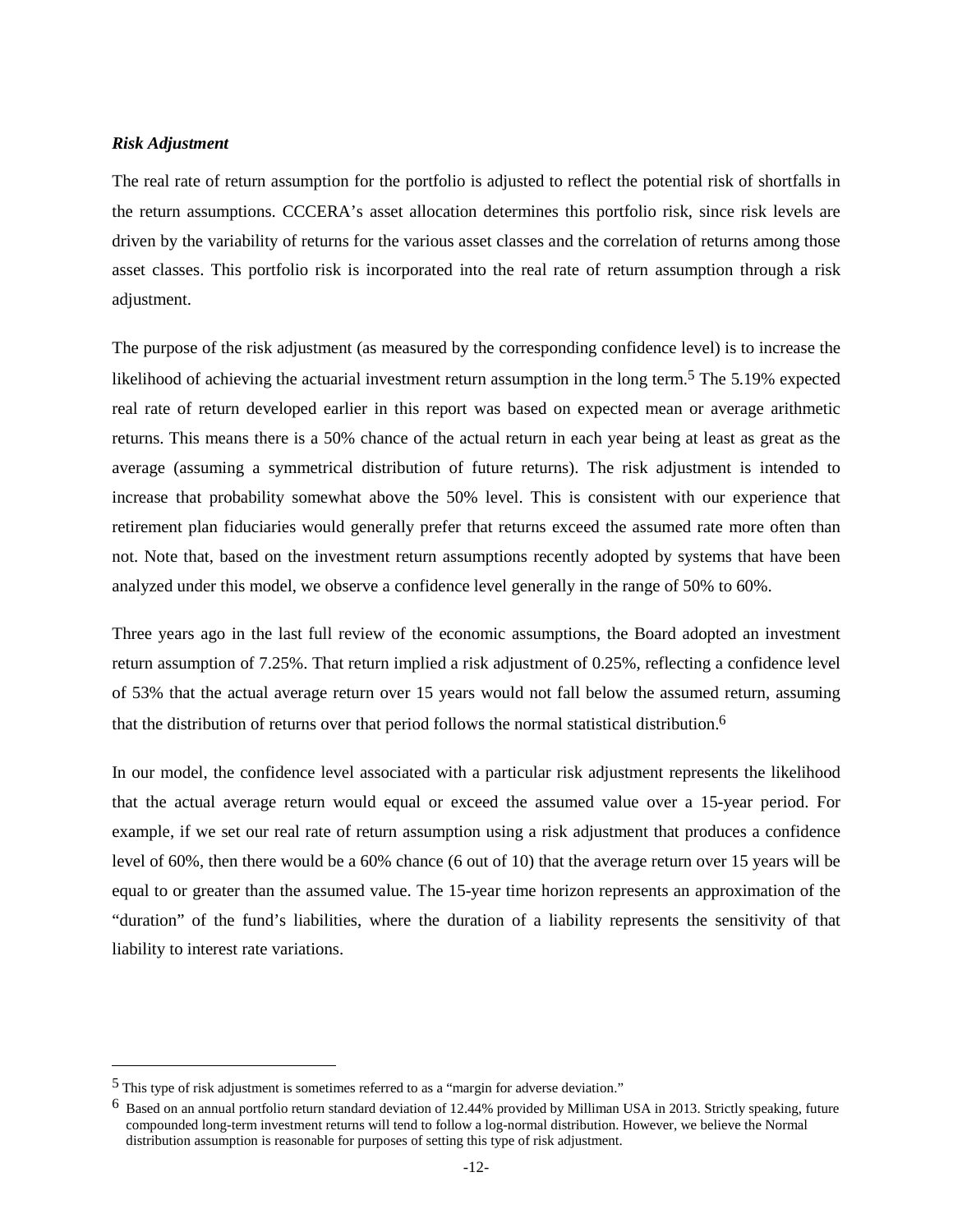If we use the same 53% confidence level to set this year's risk adjustment, based on the current long-term portfolio standard deviation of 10.80% provided by Verus, the corresponding risk adjustment would be 0.22%. Together with the other investment return components, this produces a net investment return assumption of 7.22%, which is slightly lower than the current assumption of 7.25%. This result supports maintaining the current assumption of 7.25% that would include a risk adjustment of 0.19% and confidence level of 53%.

The table below shows CCCERA's investment return assumptions and, for the years when an analysis was performed, the risk adjustments and corresponding confidence levels as determined in those prior studies.

| Year Ending<br>December 31 | Investment<br>Return | Risk Adjustment | Corresponding<br>Confidence Level |
|----------------------------|----------------------|-----------------|-----------------------------------|
| 2005                       | 7.90%                | 0.84%           | 60%                               |
| $2006 - 2008$              | 7.80%                | 0.86%           | 60%                               |
| $2009 - 2011$              | 7.75%                | 0.41%           | 55%                               |
| $2012 - 2014$              | 7.25%                | 0.25%           | 53%                               |
| 2015 (Recommended)         | 7.25%                | 0.19%           | 53%                               |

**Historical Investment Return Assumptions, Risk Adjustments and Confidence Levels Based on Assumptions Adopted by the Board**

As we have discussed in prior years, the risk adjustment model and associated confidence level is most usefulas a means for comparing how CCCERA has positioned itself relative to risk over periods of time<sup>[7](#page-15-0)</sup>. The use of a 53% confidence level should be considered in context with other factors, including:

- As noted above, the confidence level is more of a relative measure than an absolute measure, and so can be reevaluated and reset for future comparisons.
- > The confidence level is based on the standard deviation of the portfolio that is determined and provided to us by Verus. The standard deviation is a statistical measure of the future volatility of the portfolio and so is itself based on assumptions about future portfolio volatility and can be considered somewhat of a "soft" number.

<span id="page-15-0"></span><sup>&</sup>lt;sup>7</sup> In particular, it would not be appropriate to use this type of risk adjustment as a measure of determining an investment return rate that is "risk-free."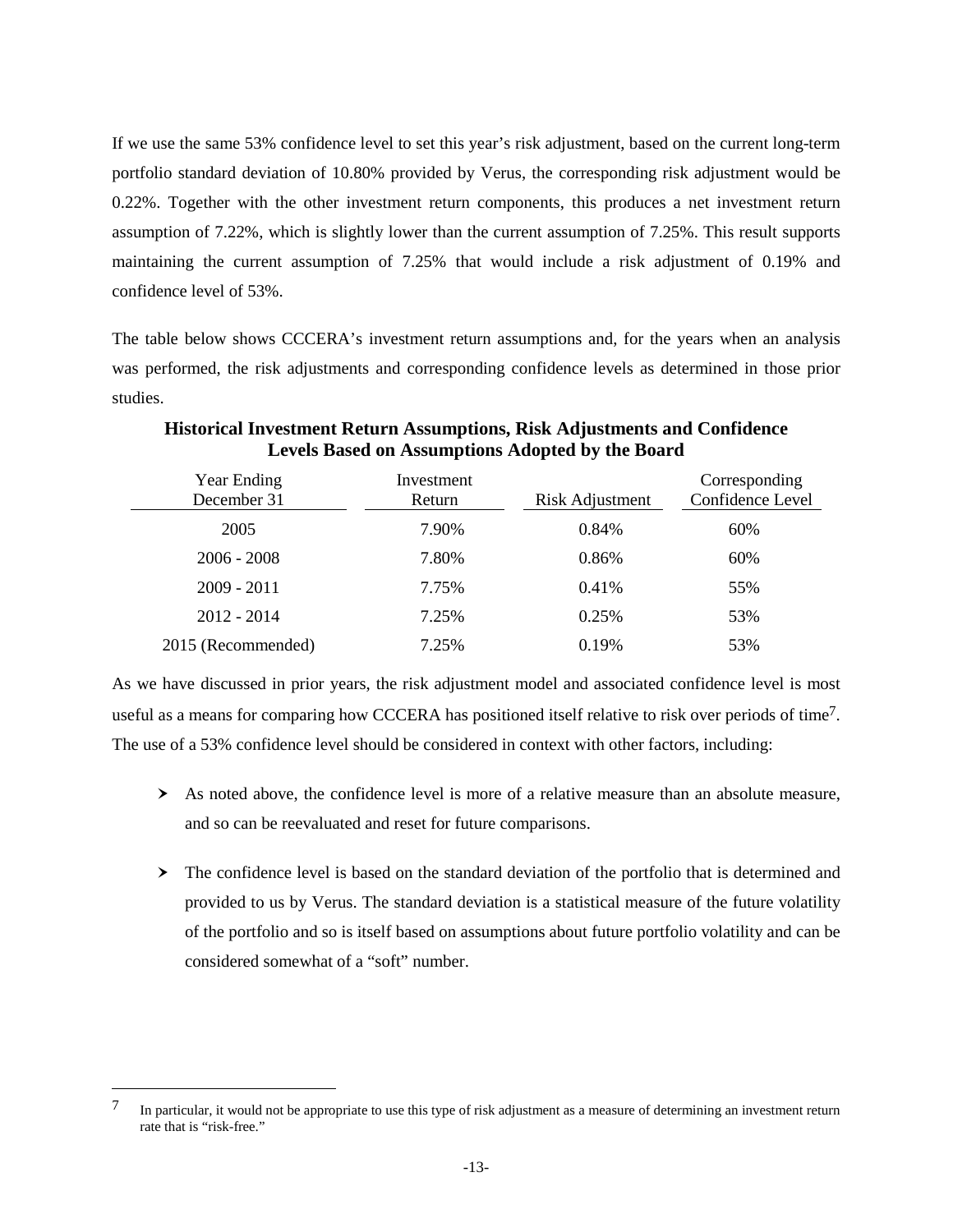- A lower level of inflation should reduce the overall risk of failing to meet the investment return assumption. Maintaining or even lowering the confidence level to some extent could be justified as consistent with the change in the inflation assumption.
- While a confidence level of 53% is within the range of about 50% to 60% that corresponds to the risk adjustments used by most of Segal's other California public retirement system clients, we want to note that most public retirement systems that have recently reviewed their investment return assumptions have considered adopting more conservative investment return assumptions for their valuations, in part to maintain some likelihood that future actual market return will meet or exceed the investment return assumption.
- As with any model, the results of the risk adjustment model should be evaluated for reasonableness and consistency. This is discussed in the later section on "Comparison with Other Public Retirement Systems".

Taking into account the factors above, our preliminary recommendation is to maintain the net investment return assumption at 7.25%. As noted above, this return implies a 0.19% risk adjustment, reflecting a confidence level of 53% that the actual average return over 15 years would not fall below the assumed return.

### *Preliminary Recommended Investment Return Assumption*

The following table summarizes the components of the preliminary investment return assumption developed in the previous discussion. For comparison purposes, we have also included similar values from the last study.

| еаканноп от туст ниусванент кетапн творанноп |                                                          |                                           |  |  |
|----------------------------------------------|----------------------------------------------------------|-------------------------------------------|--|--|
| <b>Assumption Component</b>                  | December 31, 2015<br>Preliminary<br>Recommended<br>Value | December 31, 2012<br><b>Adopted Value</b> |  |  |
| Inflation                                    | 3.00%                                                    | 3.25%                                     |  |  |
| Plus Portfolio Real Rate of Return           | 5.19%                                                    | 4.90%                                     |  |  |
| Minus Expense Adjustment                     | $(0.75\%)$                                               | $(0.65\%)$                                |  |  |
| Minus Risk Adjustment                        | $(0.19\%)$                                               | (0.25%)                                   |  |  |
| Total                                        | 7.25%                                                    | 7.25%                                     |  |  |
| Confidence Level                             | 53%                                                      | 53%                                       |  |  |

## **Calculation of Net Investment Return Assumption**

**Based on this analysis, our preliminary recommendation is to maintain the investment return assumption at 7.25% per annum. Our final recommendation follows later in this section after discussion regarding a recommended change in how expected administrative expenses are handled.**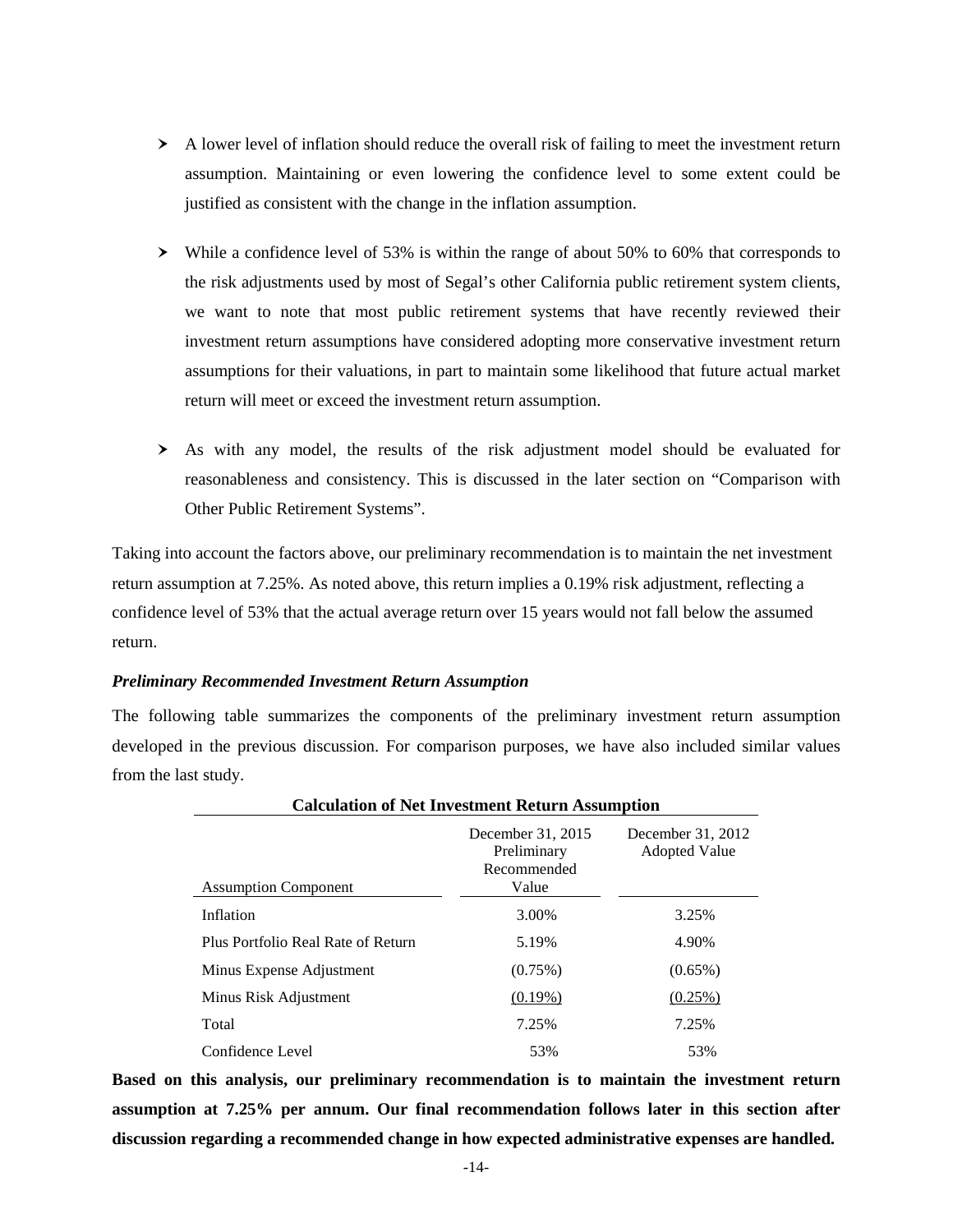### *Comparing with Other Public Retirement Systems*

One final test of the recommended investment return assumption is to compare it against those used by other public retirement systems, both in California and nationwide.

We note that 7.25% is still one of the most common investment return assumptions among those California public sector retirement systems. In particular, the 7.25% assumption is used by seven county employees retirement systems (including CCCERA's current assumption). To our knowledge, there is only one California county employees retirement system who has recently adopted a 7.00% investment return assumption.

The following table compares the CCCERA recommended net investment return assumptions against those of the nationwide public retirement systems that participated in the NASRA 2015 Public Fund Survey for 125 large public retirement funds in their 2014 valuations:

| <b>Assumption</b>     | <b>CCCERA</b> | <b>NASRA 2015 Public Fund Survey</b> |        |       |  |
|-----------------------|---------------|--------------------------------------|--------|-------|--|
|                       |               | Low                                  | Median | High  |  |
| Net Investment Return | 7.25%         | 6.50%                                | 7.75%  | 8.50% |  |

The detailed survey results show that more than one-half of the systems that have an investment return assumption in the range of 6.75% to 7.75%. The survey also notes that several plans have reduced their investment return assumption during the last year, and others are considering doing so. State systems outside of California tend to change their economic assumptions less frequently and so may lag behind emerging practices in this area.

The recommended assumption of 7.25% provides for some margin for adverse deviation within the risk adjustment model and is consistent with the Association's current practice relative to other public systems.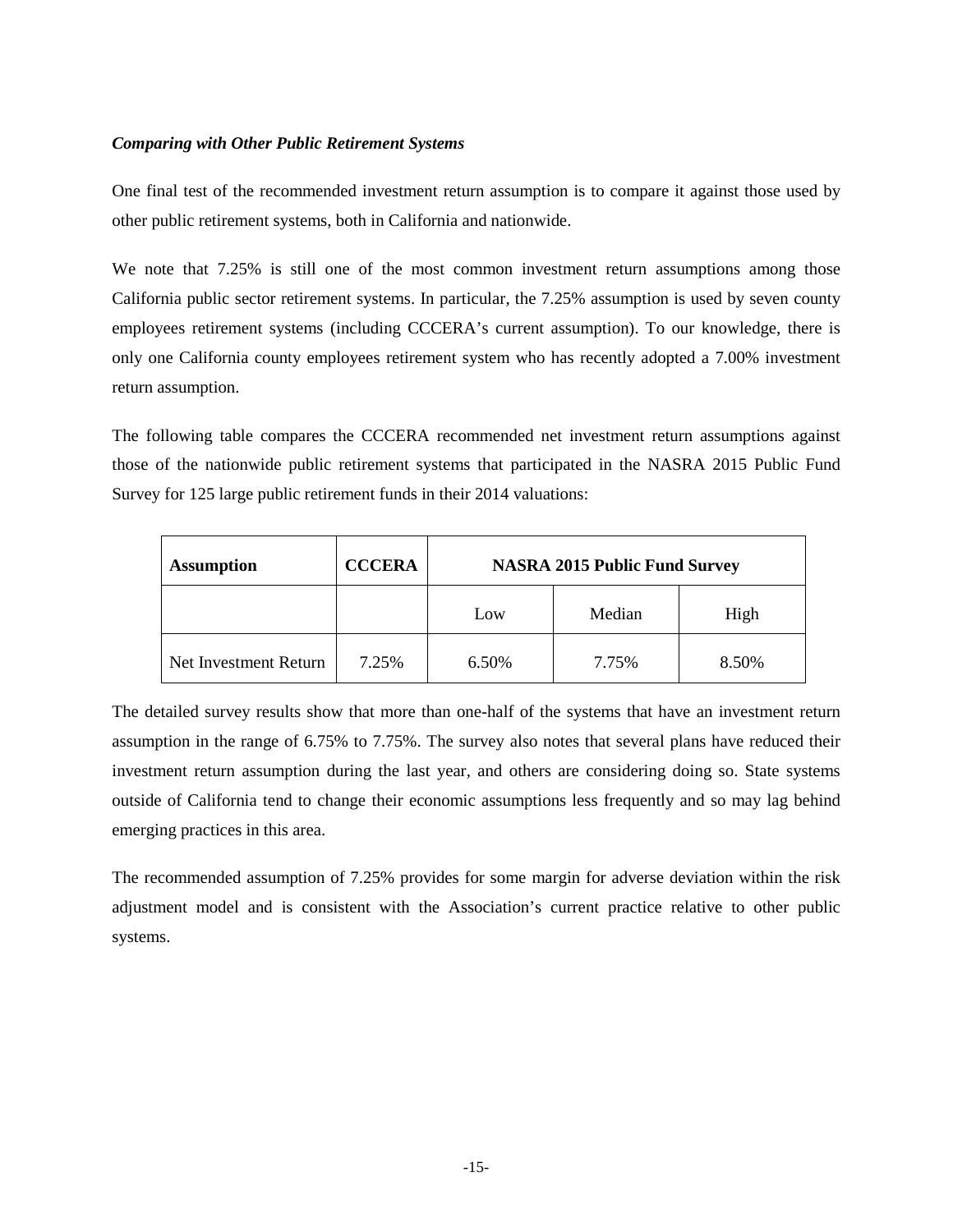# *Developing an Investment Return Assumption for use in Accounting and Financial Reporting under GASB Statement 67 and 68*

The Governmental Accounting Standards Board (GASB) has adopted Statements 67 and 68 that replace Statements 25 and 27 for financial reporting purposes. We now discuss the issues and policy alternatives available to CCCERA in developing its investment return assumptions in a manner that will allow the Plan to maintain consistency in its liability measurements for funding and financial reporting purposes.

### **Background**

GASB Statement 67 governs the Plan's financial reporting and is effective for plan year 2014, while GASB Statement 68 governs the employers' financial reporting and is effective for fiscal year 2014/2015. The new Statements specify requirements for measuring both the pension liability and the annual pension expense incurred by the employers. The new GASB requirements are only for financial reporting and do not affect how the Plan determines funding requirements for its employer. Nonetheless, it is important to understand how the new financial reporting results will compare with the funding requirement results. The comparison between funding and GASB financial reporting results will differ dramatically depending on whether one is considering measures of the accumulated pension liability or measures of the current year annual pension contribution/expense:

- When measuring pension liability GASB will use the same actuarial cost method (Entry Age method) and the same type of discount rate (expected return on assets) as CCCERA uses for funding. This means that the GASB "Total Pension Liability" measure for financial reporting will be determined on generally the same basis as CCCERA's "Actuarial Accrued Liability" measure for funding. This is a generally favorable feature of the new GASB rules that should largely preclude the need to explain why CCCERA has two different measures of pension liability. We note that the same is generally true for the "Normal Cost" component of the annual plan cost for both funding and financial reporting.
- When measuring annual pension expense, GASB will require more rapid recognition of investment gains or losses and much shorter amortization of changes in the pension liability (whether due to actuarial gains or losses, actuarial assumption changes or plan amendments). Because of GASB's more rapid recognition of those changes, retirement systems that have generally used the same "annual required contribution" amount for both funding (contributions) and financial reporting (pension expense) will now have to prepare and disclose two different annual cost results, one for contributions and one for financial reporting under the new GASB Statements.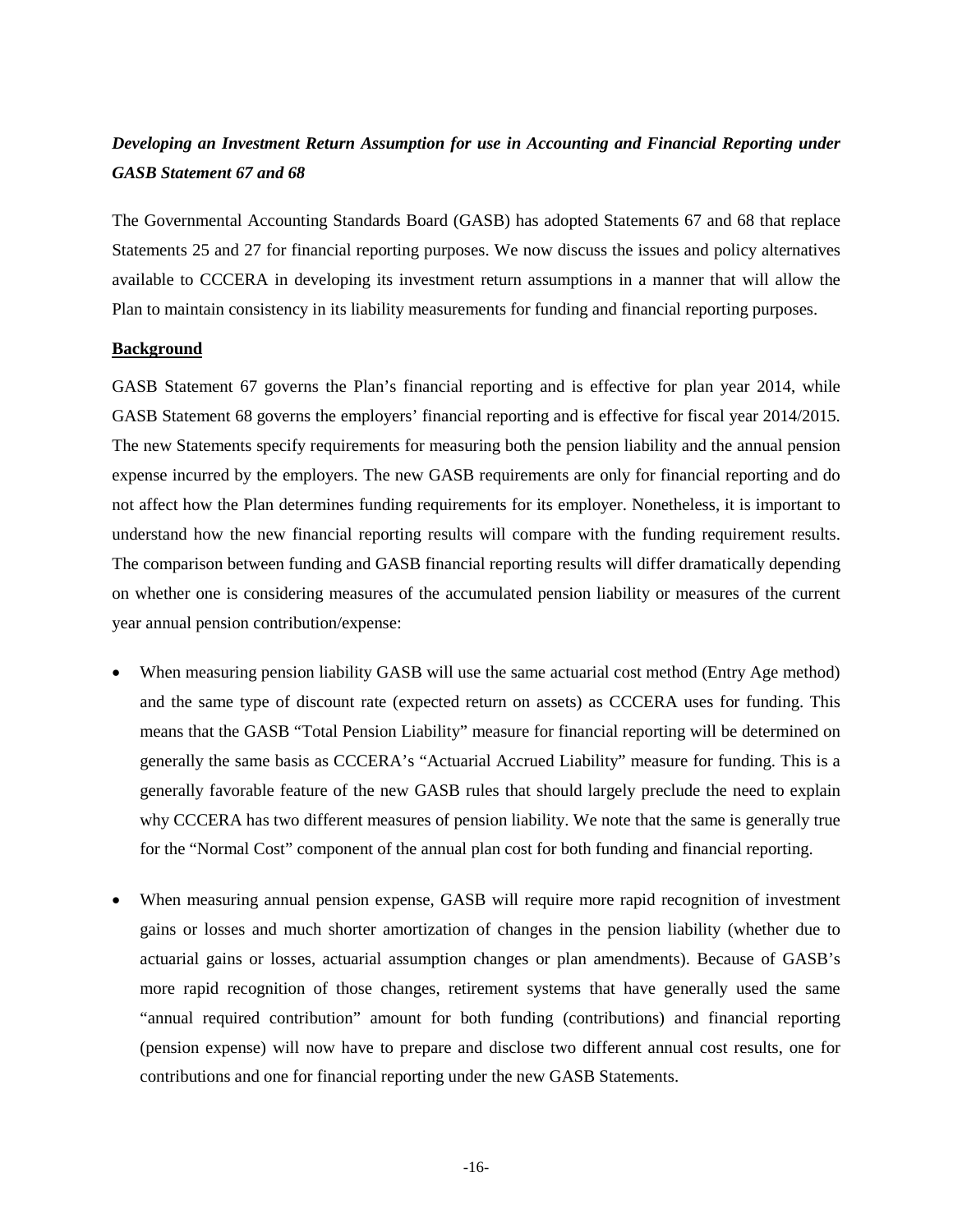This situation will facilitate the explanation of why the funding and financial reporting results are different: the liabilities and Normal Costs are generally the same, and the differences in annual costs are due to differences in how changes in liability are recognized. However, there is one other feature that will make the liability and Normal Cost measures different unless action is taken by CCCERA.

#### **Treatment of Expected Administrative Expenses when Measuring Liabilities**

As noted above, according to GASB, the discount rate used for financial reporting purposes should be based on the long-term expected rate of return on a retirement system's investments, just as it is for funding. However, GASB requires that this assumption should be net of investment expenses but not net of administrative expenses (i.e., without reduction for administrative expenses). Currently, CCCERA's investment return assumption used for the annual funding valuation is developed net of both investment and administrative expenses.

While CCCERA could continue to develop its funding investment return assumption net of both investment and administrative expenses, that would mean that CCCERA would then have two slightly different investment return assumptions, one for funding and one for financial reporting. To avoid this apparent discrepancy and to maintain the consistency of liability and Normal Cost measures described above, we believe that it would be preferable to use the same investment return assumption for both funding and financial reporting purposes. This means that the assumption for funding purposes would be developed on a basis that is net of only investment expenses, with an explicit assumption for administrative expenses.

To review, using the same investment return assumption for both purposes would be easier for CCCERA's stakeholders to understand and should result in being able to report CCCERA's Actuarial Accrued Liability (AAL) for funding purposes as the Total Pension Liability (TPL) for financial reporting purposes.

# **Development of Investment Return Assumption For Funding on a Gross of Administrative Expenses Basis so the Same Assumption Can Also Be Used for Financial Reporting ("Option A")**

If the Board wishes to develop a single investment return assumption for both funding and financial reporting purposes, then it would be necessary to exclude the administrative expense component of about 0.11% from development of the 7.25% investment return preliminary recommendation. Under this approach, because these economic assumptions are generally changed in ¼% increments, there would be no change in the recommended investment return assumption as developed earlier in this report. Instead,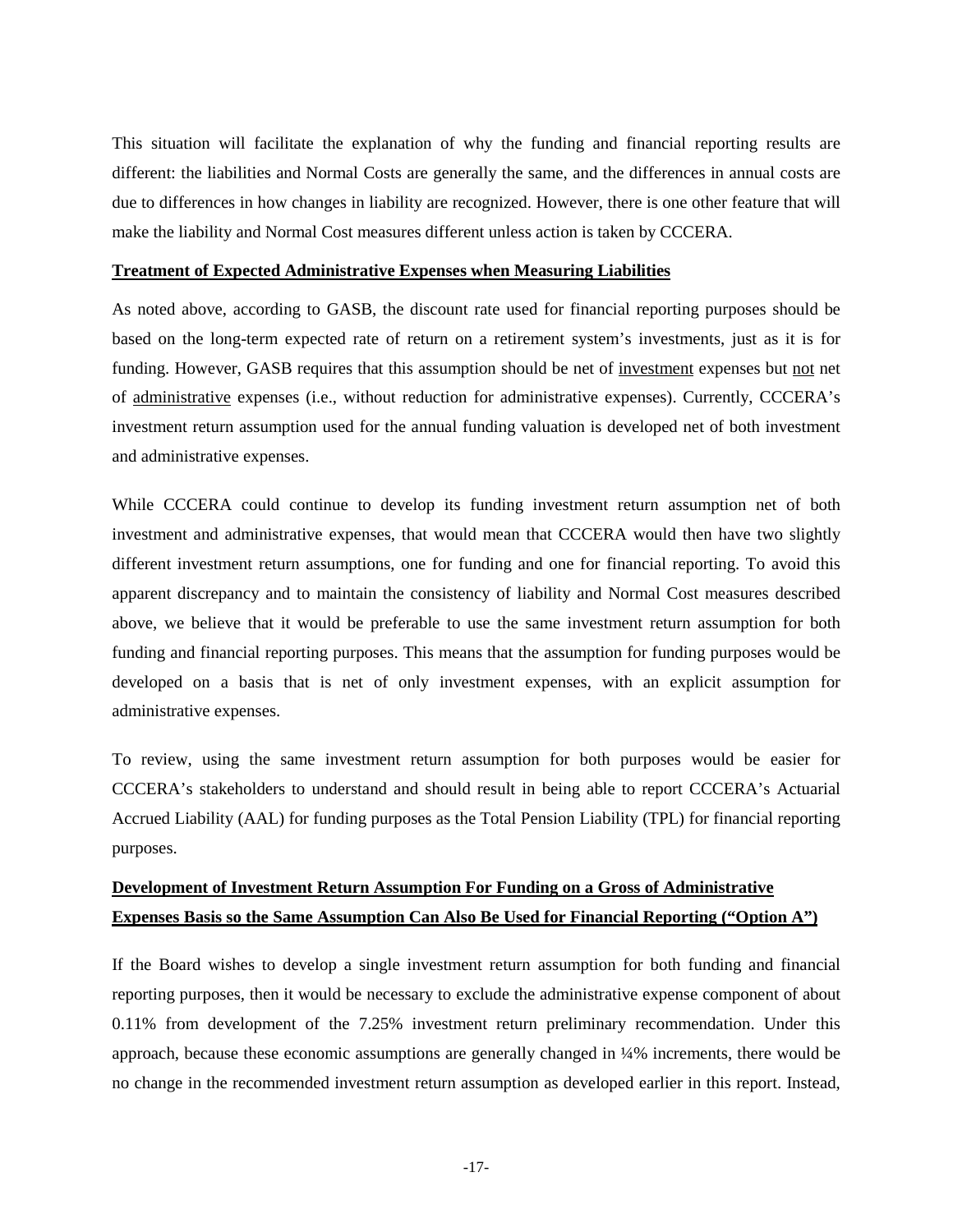there would be an increase in the risk adjustment of 0.11% (from 0.19% to 0.30%), with a corresponding increase in the confidence level from 53% to 54%.

Under this approach, there would also be an explicit loading for administrative expenses. There are various ways to set the explicit administrative expense load assumption, but ultimately the method should result in an assumption that is approximately equivalent to about \$7 million annually, or 1.0% of payroll.

This approach and our final recommendation for the investment return assumption is presented in the following table.

| December 31, 2015<br>Recommended Values if<br>Used only for Funding<br>(Net of Admin. Expenses) | December 31, 2015<br>Recommended Values for both<br>Funding and Financial<br>Reporting<br>(Gross of Admin. Expenses) |
|-------------------------------------------------------------------------------------------------|----------------------------------------------------------------------------------------------------------------------|
| 3.00%                                                                                           | 3.00%                                                                                                                |
| 5.19%                                                                                           | 5.19%                                                                                                                |
| $(0.75\%)$                                                                                      | $(0.64\%)$                                                                                                           |
| $(0.19\%)$                                                                                      | $(0.30\%)$                                                                                                           |
| 7.25%                                                                                           | 7.25%                                                                                                                |
| 53%                                                                                             | 54%                                                                                                                  |
|                                                                                                 | 1.0% of payroll                                                                                                      |
|                                                                                                 | Not Applicable                                                                                                       |

**Calculation of Net Investment Return Assumption**

There is an additional complication associated with eliminating the administrative expenses in developing the investment return assumption used for funding that relates to the allocation of administrative expenses between the employers and members:

1. Even though GASB requires the exclusion of the administrative expenses from the investment return assumption, such expense would continue to accrue for a retirement system. For private sector retirement plans, where the investment return is developed using an approach similar to that required by GASB (i.e., without deducting administrative expenses), contribution requirements are increased explicitly by the anticipated annual administrative expense. That approach is illustrated in the table above.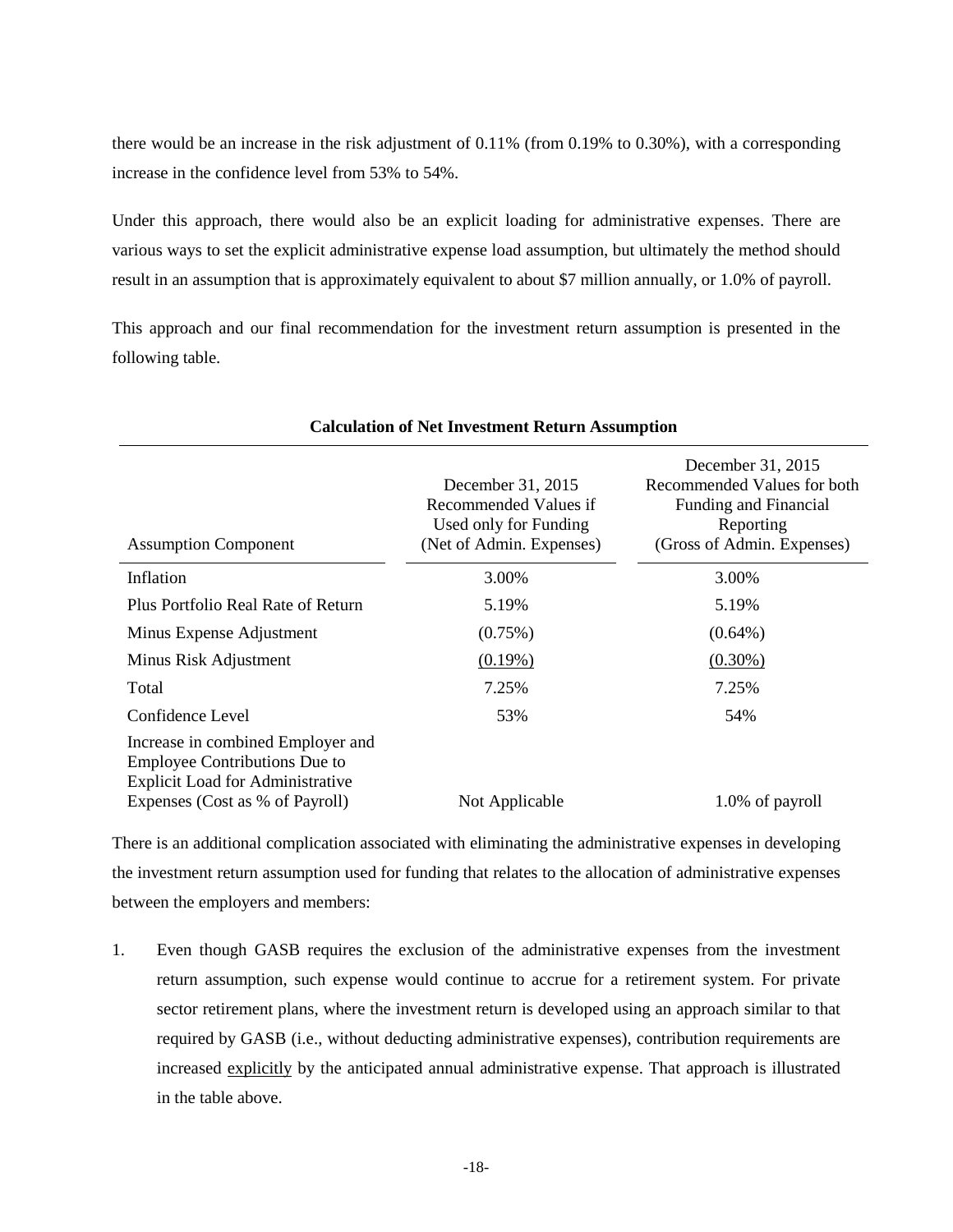- 2. Under CCCERA's current approach of subtracting the administrative expense in the development of the investment return assumption, such annual administrative expense is funded implicitly by effectively deducting it from future expected investment returns. Since an investment return assumption net of investment and administrative expenses has been used historically to establish both the employer's and the member's contribution requirements, these administrative expenses have been funded implicitly by both the employer and the members.
- 3. A switch from the method described in (2) to the method described in (1) may require a new discussion on how to allocate administrative expenses between employers and members, including possibly establishing a new method to allocate the anticipated annual administrative expense between them. Under current practice, part of the implicit funding of administrative expenses is in the Normal Cost and so is shared between the employer and the members. However, the rest of the implicit expense funding is in the (Unfunded) Actuarial Accrued Liability, which is funded solely by the employers.
- 4. It is not straightforward to quantify precisely the current implicit sharing of administrative expenses between employers and members. This means that an exact reproduction of that allocation on an explicit basis will be difficult to develop. This in turn means that CCCERA would need to develop a new basis for sharing the cost of administrative expenses, one that if desired, approximately reproduces the current allocation. Alternatively, CCCERA could decide to treat administrative expenses as a loading applied only to the employer contribution rates, which is the practice followed by private plans, both single employer and multi-employer.
- 5. As the Board is aware, legislative changes under AB 340 imposed major modifications to both the level of benefits and the cost-sharing of the funding of those benefits for county employees' retirement systems. Included in such modifications is the requirement (for future hires) to fund the Normal Cost on a 50:50 basis between the employer and the member. As noted in (3) above, under current practice, part of the implicit funding of administrative expenses is in the Normal Cost and so would be shared between the employer and the members. This would not necessarily continue when the administrative expense loading is developed separate from the Normal Cost.

**If, as we recommend, the Board wishes to continue to develop a single investment return assumption for both funding and financial reporting purposes, it is our recommendation that the Board adopt a change in the funding of administrative expenses from the method described in (2) above with an implicit allocation of administrative expenses to the method described in (1) above with an explicit allocation of administrative expenses.**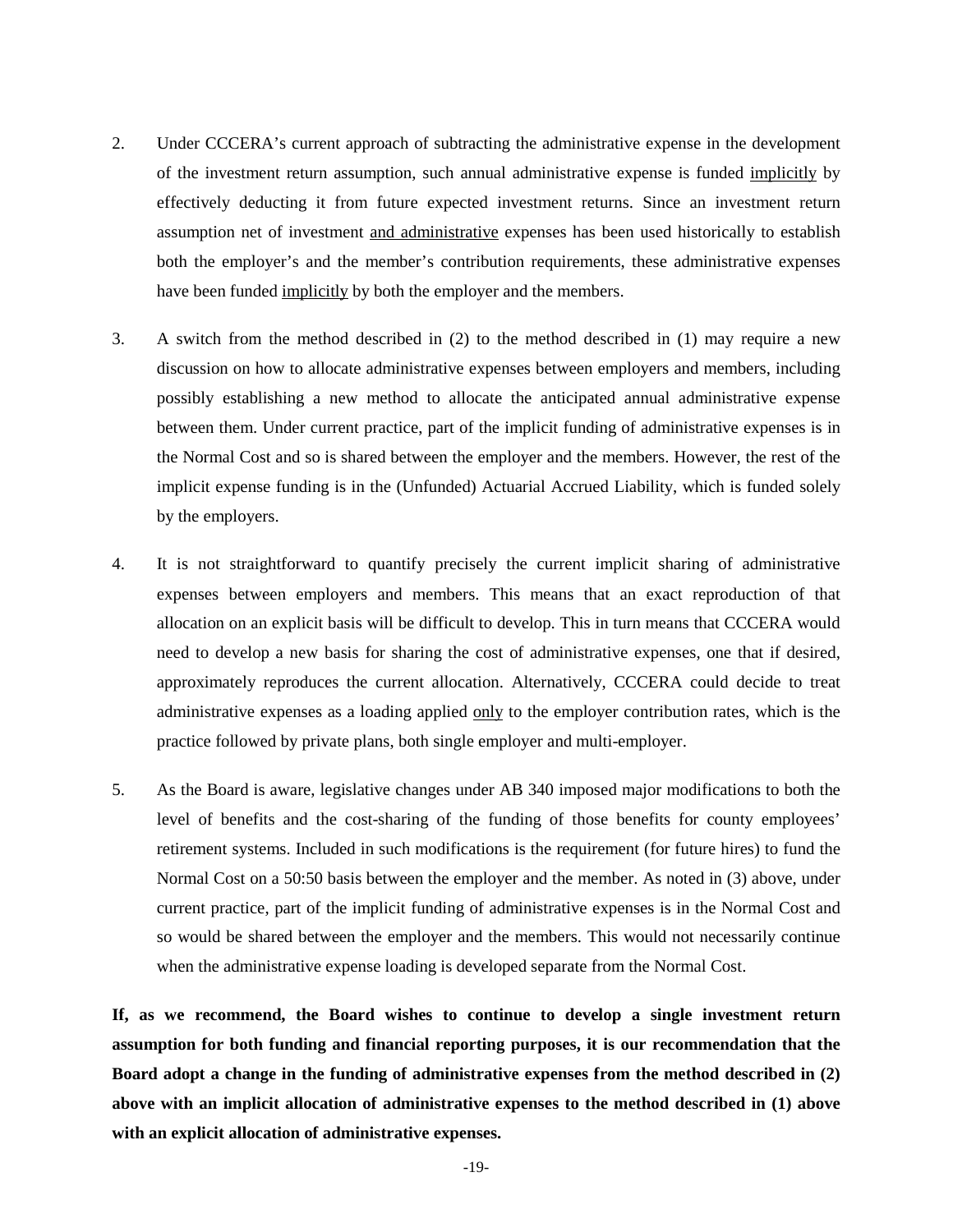**In addition, we recommend that the total explicit administrative expense load assumption be set at 1.0% of payroll, which is approximately equivalent to about 0.11% of assets or \$7 million annually. This assumption would be reviewed with each triennial experience study, along with the other economic assumptions.**

The more significant issues mentioned in (3), (4) and (5) above concern whether or not the costs associated with the administrative expenses should continue to be allocated to both the employers and the members. Unless the Board wishes to charge administrative expenses only to the employers, we propose a method whereby the costs associated with the explicit assumption for administrative expenses continue to be allocated to both employers and members. We recommend a straightforward way to do that in a manner generally consistent with current practice, which is to allocate expenses based on the components of the total contribution rate (before expenses) for employers and members. These components would be member Normal Cost contributions, employer Normal Cost contributions and employer UAAL contributions. **Under this recommended approach, of the total administrative expenses of about \$7 million or 1.0% of payroll, about \$1.6 million or 0.23% of payroll would be allocated to the members and \$5.4 million or 0.77% of payroll would be allocated to the employers in the aggregate. This illustrative allocation is based on the 40.06% and 11.84% contribution rates paid by the employers and the members, respectively, in the December 31, 2014 valuation.**

# **Development of Investment Return Assumption for Funding on a Net of Administrative Expenses Basis but use that Same Assumption for Financial Disclosure Development ("Option B")**

If the Board decides to leave the recommended investment return assumption of 7.25% on a net of administrative expense basis for funding purposes, we believe there still is a way to use that same 7.25% for financial reporting purposes under GASB. Under this approach, what appears to be the same 7.25% assumption would actually be used as two slightly different assumptions: an assumption net of administrative expenses for funding, and an assumption gross of administrative expenses for financial reporting. This would indirectly result in an increase in the margin for adverse deviation or "confidence level" associated with the use of the recommended 7.25% assumption from 53% as used for funding purposes to 54% only as used for financial reporting purposes.

The Board had previously adopted this Option B on an interim basis for use in performing the December 31, 2013 and 2014 actuarial valuation and the December 31, 2014 GASB 67 report.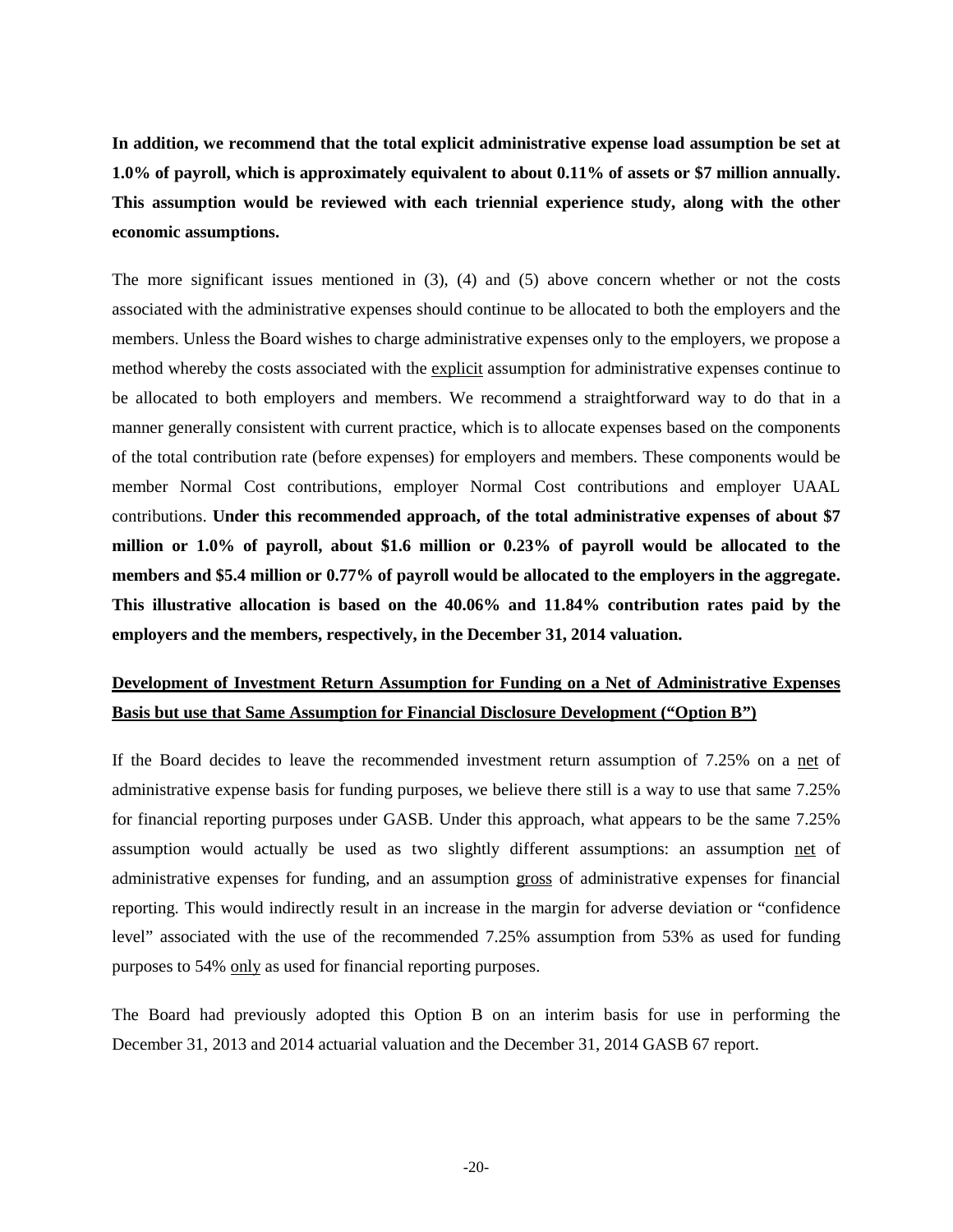The following table summarizes the components of the investment return assumption under this approach, using the recommended assumption for both funding (net of administration expenses) and financial reporting (gross of administration expenses):

|                                    | December 31, 2015<br>Recommended Values if        | December 31, 2015<br>Alternative Values for              |
|------------------------------------|---------------------------------------------------|----------------------------------------------------------|
| <b>Assumption Component</b>        | Used only for Funding<br>(Net of Admin. Expenses) | <b>Financial Reporting</b><br>(Gross of Admin. Expenses) |
| Inflation                          | 3.00%                                             | 3.00%                                                    |
| Plus Portfolio Real Rate of Return | 5.19%                                             | 5.19%                                                    |
| Minus Expense Adjustment           | $(0.75\%)$                                        | $(0.64\%)$                                               |
| Minus Risk Adjustment              | $(0.19\%)$                                        | $(0.30\%)$                                               |
| Total                              | 7.25%                                             | 7.25%                                                    |
| Confidence Level                   | 53%                                               | 54%                                                      |

### **Calculation of Net Investment Return Assumption**

Note that under both Option A and Option B the confidence level for financial reporting increases from 53% to 54% (because the risk adjustment increases from 0.19% to 0.30%). The difference is that under Option A the same confidence level increase would apply for funding purposes, along with the addition of an explicit loading on the contribution rates for administrative expenses.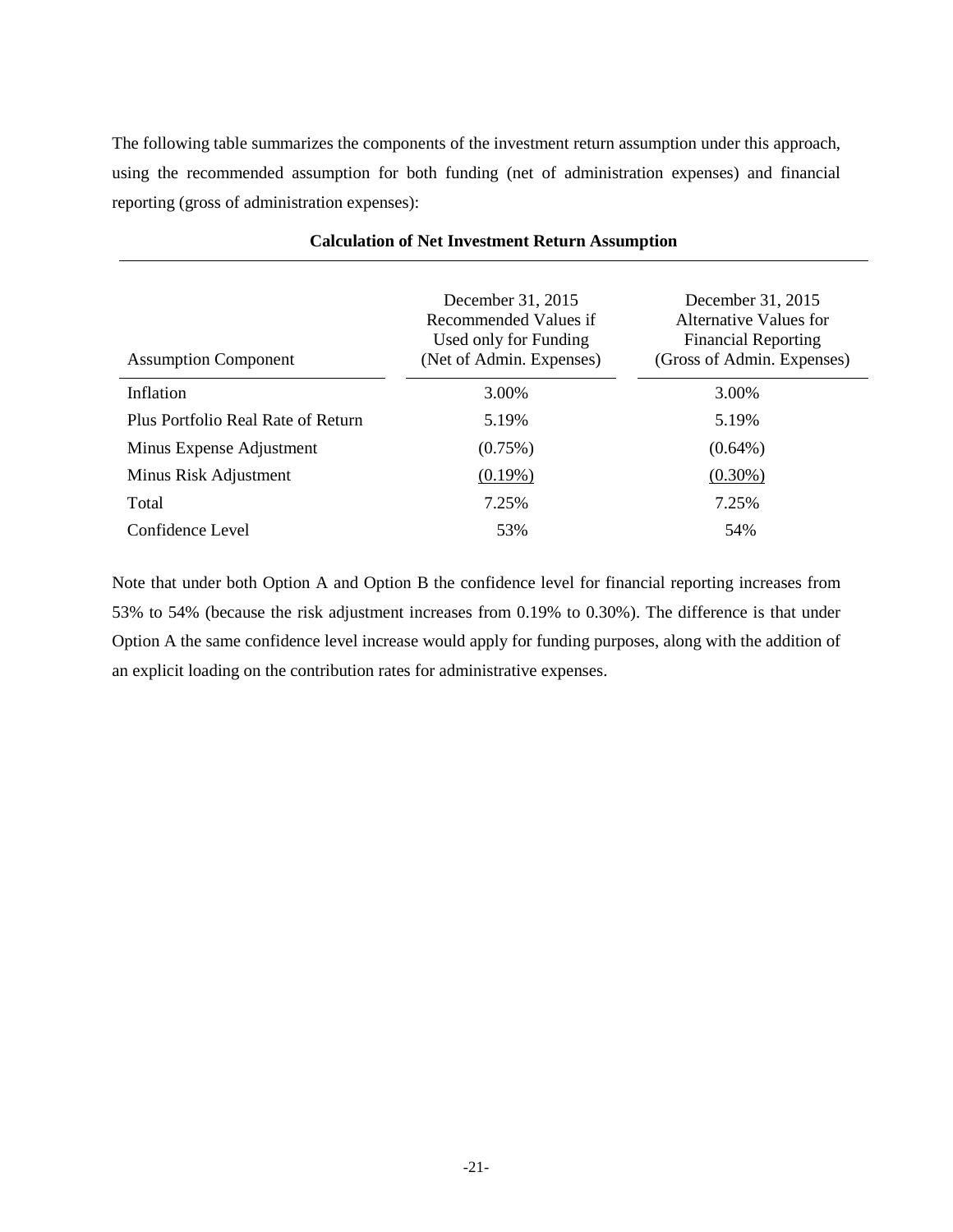## **C. SALARY INCREASE**

Salary increases impact plan costs in two ways: (i) by increasing members' benefits (since benefits are a function of the members' highest average pay) and future normal cost collections; and (ii) by increasing total active member payroll which in turn generates lower UAAL contribution rates. These two impacts are discussed separately below.

As a member progresses through his or her career, increases in pay are expected to come from three sources:

1. Inflation – Unless pay grows at least as fast as consumer prices grow, employees will experience a reduction in their standard of living. There may be times when pay increases lag or exceed inflation, but over the long term, labor market forces will require an employer to maintain its members' standards of living.

**As discussed earlier in this report, we are recommending that the assumed rate of inflation be reduced from 3.25% per annum to 3.00% per annum. This inflation component is used as part of the salary increase assumption.**

2. Real "Across the Board" Pay Increases – These increases are sometimes termed productivity increases since they are considered to be derived from the ability of an organization or an economy to produce goods and services in a more efficient manner. As that occurs, at least some portion of the value of these improvements can provide a source for pay increases. These increases are typically assumed to extend to all employees "across the board." The State and Local Government Workers Employment Cost Index produced by the Department of Labor provides evidence that real "across the board" pay increases have averaged about 0.6% - 0.9% annually during the last ten to twenty years.

We also referred to the annual report on the financial status of the Social Security program published in July 2015. In that report, real "across the board" pay increases are forecast to be 1.2% per year under the intermediate assumptions.

The real pay increase assumption is generally considered a more "macroeconomic" assumption, that is not necessarily based on individual plan experience. However, recent salary experience with public systems in California as well as anecdotal discussions with plans and plan sponsors indicate lower future real wage growth expectations for public sector employees. We note that for CCCERA's active members, the actual average inflation plus "across the board" increase (i.e., wage inflation) over the three-year period ending December 31, 2014 was actually negative, at -0.5%.